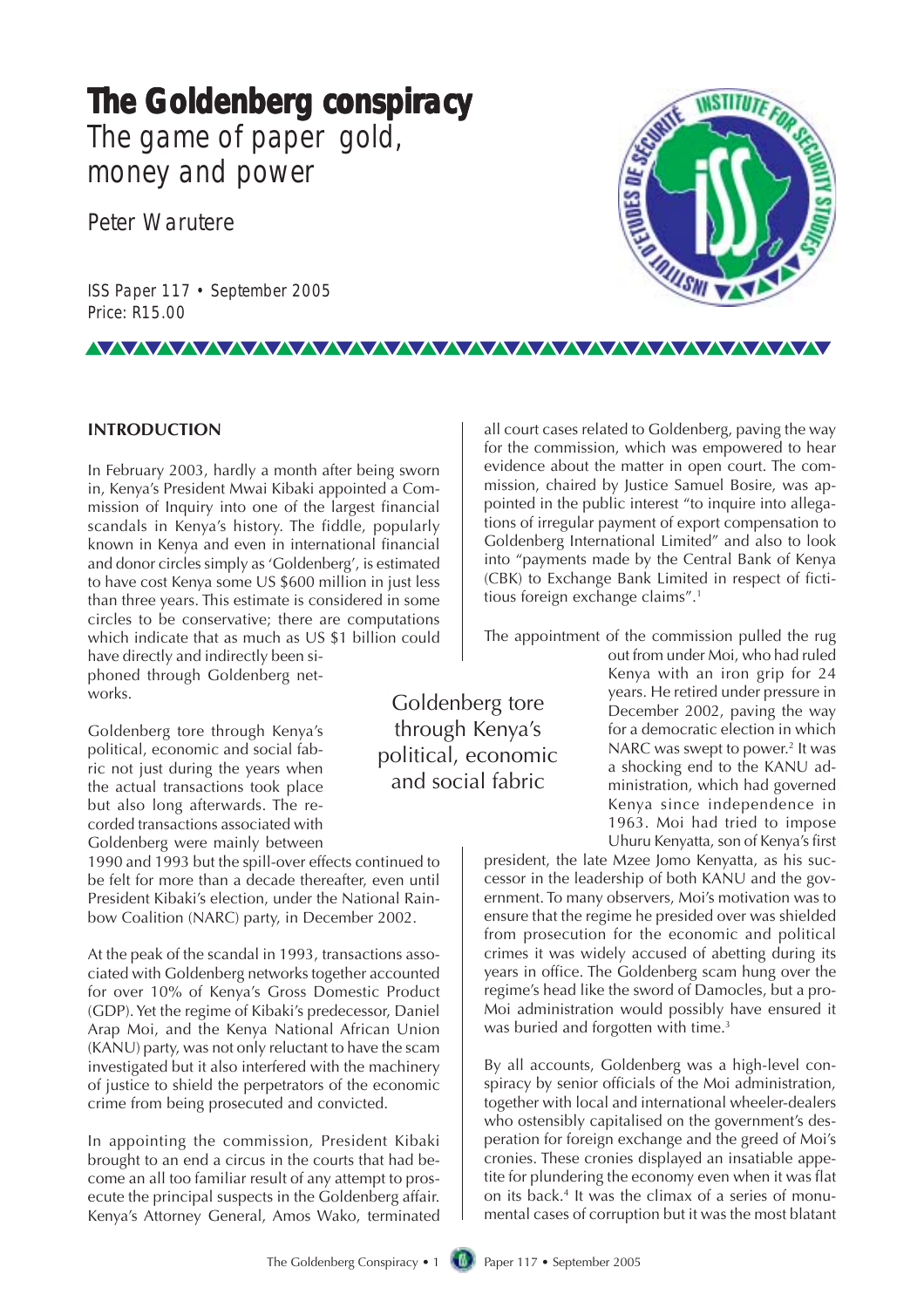of all that Moi was associated with, which turned one of Africa's most promising economies into a state of desperation. Endemic corruption in Kenya's public sector, including government ministries, state corporations, banks and financial institutions, depressed Kenya's economic performance to the lowest level in history and the business community, as well as Kenya's development partners, found it increasingly difficult to continue operating under an increasingly hostile economic and political environment.<sup>5</sup>

#### **The genesis of financial buccaneering**

It is important to understand the political and economic environment which prevailed in Kenya before 1993 to understand how a small financial operation was able to get so out of hand that it became a scandal of mega proportions. Kenya was a fairly closed economy, with the government controlling prices, interest rates and foreign exchange transactions. Two laws were of particular significance to Goldenberg: the Exchange Control Act and the Export Compensation Act.

Under the Exchange Control Act, all authority for dealing in hard currency was vested with the CBK, which then licensed commercial banks to deal in foreign currency on behalf of their customers. However, the banks were required to sell to the CBK all the foreign currency they received within a stipulated period and it was illegal for anyone else, either individuals or firms, to be in possession of or trade in foreign cur-

rency. This law stipulated that all exports leaving the country had to be certified by the Department of Customs and Excise. Exporters were required to complete customs declaration forms (referred to as CD3 forms) for all exports, declaring the goods being exported and their value. They were then required, through their banks, to account for all their export earnings and convert these proceeds into Kenyan Shillings within a stipulated period. The essential element of these controls was that no Kenyan individual or firm could deal in foreign currency or retain any part of the proceeds of exports, even if they needed the funds to finance their imports or foreign commercial obligations. Importers who needed foreign exchange to import raw materials, for instance, were required to apply for import licenses from the Ministry of Commerce and Industry and then await foreign exchange allocation approval by the Treasury and the CBK. This process often took several months and allocations even for essential imports were not always assured because of the abuse and corruption involved in import licensing and foreign exchange allocation procedures.

The Export Compensation Act was intended to provide incentives to Kenyan exporters

The Export Compensation Act was intended to provide incentives to Kenyan exporters, particularly if they ventured into the export of non-traditional goods, but, like the exchange controls, this was widely abused through corruption. The compensation was paid in the form of cash, equivalent to a percentage of the total value of the goods exported. All that the law required to process compensation claims was CD3 forms stamped by the necessary authorities and confirmation that all the foreign exchange relating to the exports had been received and sold to the CBK. The loophole was that the authorities did not require or verify details such as the volume and the true value, including unit prices, of the goods exported. Under the circumstances, it was possible for an exporter to bribe government officials to secure all the stamps required to show that an export transaction had taken place and foreign exchange earned, provided that the exporter could organise for a hard currency remittance for the receiving bank to sell to the CBK as confirmation that payments for the exports were received.

> To see just how easy it was to abuse this incentive, a Kenyan student (call him KK) told of how he used export compensation to support his family when he was studying overseas. He simply arranged with his wife to export a calabash every month and, since he was doing part time jobs overseas, he remitted part of this money to the wife, who confirmed that she had received export earnings and therefore claimed export compensation. The important thing here is that the wife had to declare on the CD3 forms an in-

flated price for the calabash as what the importer was willing to pay, and the husband did not have to sell the calabash because he did not have a market for it. Assume the wife bought a calabash at US \$5 equivalent but on the CD3 forms declared that it was worth US \$500. As long as her husband could send US \$500 back to Kenya, she could claim US \$100 (20% of the export value) as compensation. How much they could make from the deal would depend entirely on how much the husband was able or willing to remit back home. Though export compensation supported KK's family in a small way, he could not make a fortune from it because his earnings overseas were limited. An exporter with more resources, however, or a good source of hard currency remittances, could make millions of dollars out of this simple process.

The architects of the Goldenberg scheme turned KK's modest idea into a multi-million dollar operation because they had several advantages, including financial resources and the right connections in the right places. Goldenberg's roots are traced to August 1990, when a firm called Goldenberg International Limited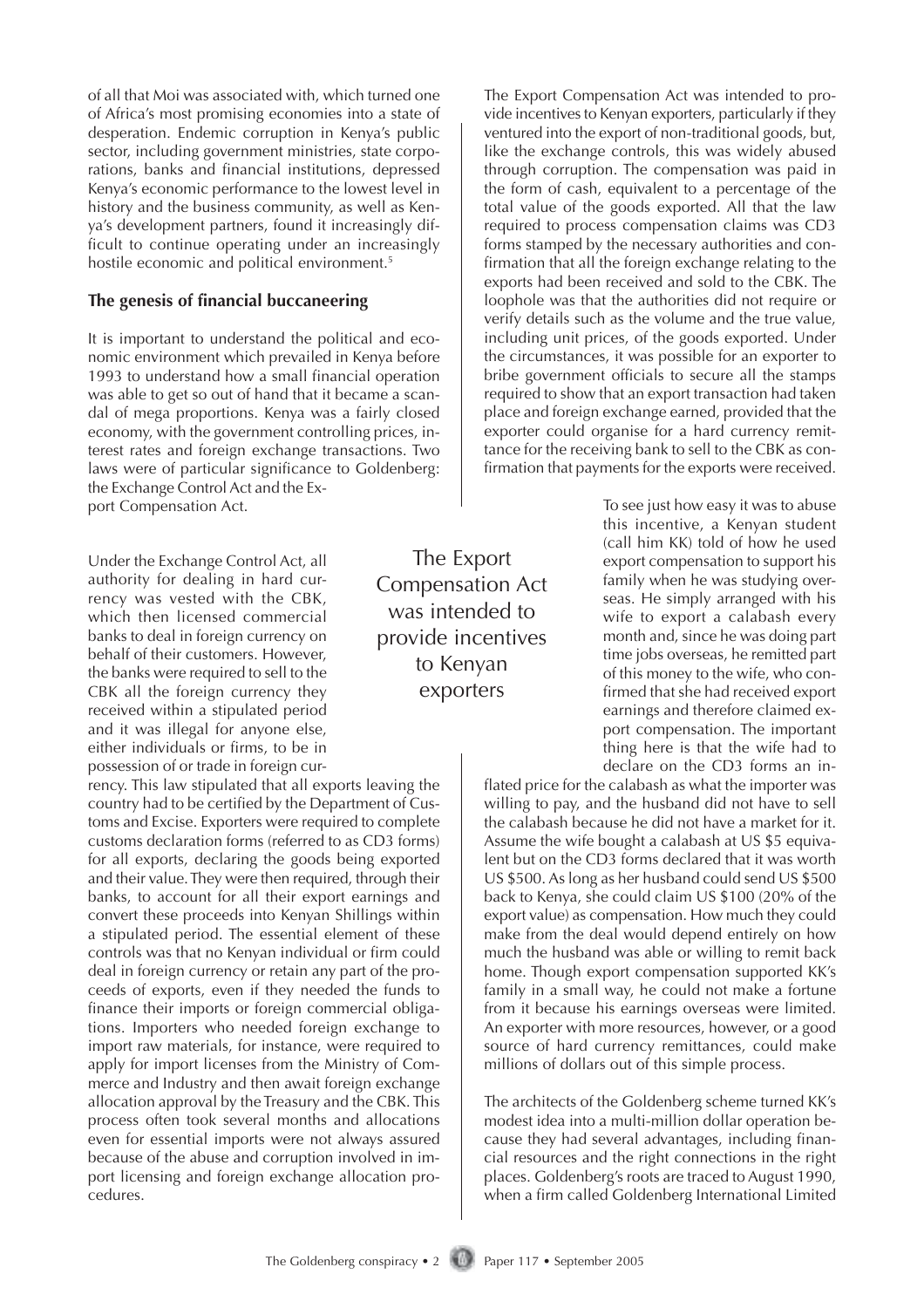was registered by the Registrar of Companies, the Kenyan company registry which is under the auspices of the Attorney General. Two months later, Goldenberg offered the government an alternative source of foreign exchange from what was described on paper as a "pilot scheme" involving gold and diamond jewellery exports. The company exploited the fact that the government was experiencing a serious foreign exchange crisis due to declining earnings from the export sector, combined with increasing threats of aid cuts by development partners who were using aid to press Moi's regime for political and economic reform.6 Moreover, Moi and the ruling party, KANU, were desperate for money to finance national elections at the end of 1992—the first time that the president and KANU were being challenged in democratic elections. The crisis for Moi was that the bilateral donors who had funded his election campaigns before were unlikely to do so again as it was apparent that his continued stay in power was a key factor in Kenya's political, economic and social instability.

From the outset, it was apparent that Goldenberg was

a neatly packaged conduit designed to plunder public funds. It started as a pilot gold and diamond jewellery export scheme but as more and more money was made and certainly, as the demand for more and more payoffs from the Goldenberg networks increased, the scheme spread like a spider's web, penetrating the CBK and several commercial banks.

It took a sustained media campaign, public outcry and considerable pressure from Kenya's development partners to stop the money laundering associated with Goldenberg. The

government admitted since 1993 that there was a scandal, but it scuttled every effort to have public officials associated with Goldenberg prosecuted. The problem was that Goldenberg was no ordinary business; its roots have over the years been traced to the most powerful people in Moi's administration, including Moi's sons, Gideon and Philip, the former Vice-President, Prof George Saitoti, the then-head of Moi's dreaded Security Intelligence, James Kanyotu, and former heads of the CBK, the Treasury, and customs, mines and geology departments. Another key figure mentioned in the scandals was Hezekiah Oyugi (deceased), who was the former Permanent Secretary in the President's office in charge of the powerful portfolio of internal security and provincial administration.

### **The powerful state connections that sanctioned Goldenberg**

The powerful connections with the state elite were the single largest factor that facilitated the transactions associated with Goldenberg. The first signal, perhaps, was the registration documents filed at the office of the Registrar of Companies, which listed Goldenberg's original subscribers (or proprietors) as Kamlesh Pattni and James Kanyotu. The latter was at that time the head of Kenya's dreaded Security Intelligence, which was then known as the Special Branch (now called the National Security Intelligence Service). Pattni was listed as a director of China Trade Ltd while Kanyotu was listed as a farmer—he did not disclose that he was the director of security intelligence.7 Kanyotu was also a director of Firestone East Africa (1969) Ltd and First American Bank Ltd. Firestone, a large tyre manufacturing outfit, and First American Bank are part of the Sameer Investments Ltd industrial and financial conglomerate, which is substantially owned by Naushad Merali, a business tycoon widely regarded as Moi's business proxy and associate.<sup>8</sup>

The evidence available also shows that the Office of the President established an inter-ministerial committee to consider Goldenberg's application for a mo-

> nopoly export license for gold and diamond jewellery and when it was finally approved, it was handed over to the Ministry of Finance for implementation. The responsibility of pushing this process further befell Prof. George Saitoti, the then-Minister of Finance, who was also Kenya's Vice-President.<sup>9</sup> Pattni, writing as the chairman of Goldenberg International, made a formal application to the Minister of Finance to be given exclusive rights to export diamond jewellery from Kenya for an initial period of five years, with an option of renewing it for another

five years. In his letter dated 8 October 1990, Pattni argued that the gold and diamond trade was controlled by smugglers and hence Kenya earned very little from exports, though the potential was considerable. He sought to guarantee the government that he would earn and remit to the CBK at least US \$50 million a year, provided he was accorded monopoly status and was paid an export compensation of 35%, even though the normal compensation to exporters at that time was 20%.<sup>10</sup> Pattni also applied, in the same letter, for a license to operate a finance company under the name of Goldenberg Finance Ltd.

Prof. Saitoti granted the request a few weeks later, justifying his action on the basis of the foreign exchange earnings promised by Goldenberg, but disregarded the fact that his action was illegal under Kenyan law. In particular, it was against the spirit of the Monopolies and Price Control Act, which prohibited concentration of economic power, and the Export Compensation Act, which permitted maximum com-

The powerful connections with the state elite were the single largest factor that facilitated the **Goldenberg** transactions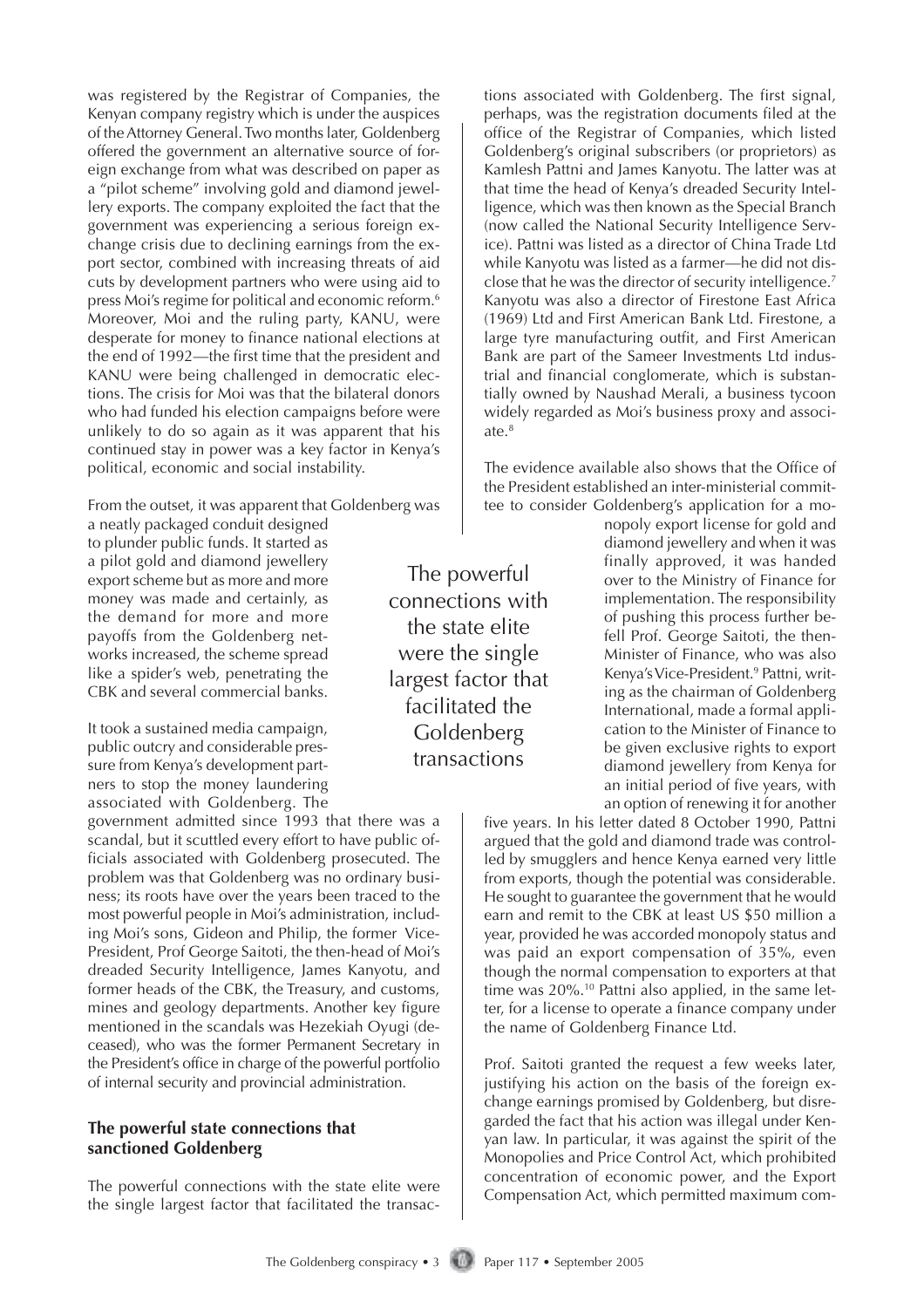pensation of 20% to exporters of stipulated processed exports.

Saitoti's decision was communicated to Pattni in November 1990 by Charles Stephen Mbindyo, then Permanent Secretary in the Ministry of Finance, who stated that the Minister had approved, "on experimental basis", the application by Goldenberg for monopoly rights to export gold and diamond jewellery but declined to issue a licence for Goldenberg Finance.11 The letter stipulated that Goldenberg was bound under the scheme to generate at least US \$50 million a year and that the company was expected to comply with all Exchange Control regulations administered by the CBK, the requirements of the Department of Customs and Excise (under the Ministry of Finance) and pre-shipment inspection by the Department of Mines and Geology under the Ministry of Environment and Natural Resources. Copies of the letter was sent to Eric Kotut, then-Governor of the CBK, to Francis Cheruiyot, then-Commissioner of Customs and Excise, and to Collins Owayo, then-Commissioner

of Mines and Geology, with instructions to ensure that Goldenberg complied with all the stipulated regulations.

The approval by Prof. Saitoti was particularly significant because it granted Pattni monopoly rights and, therefore, effective control of the entire export business of gold, diamond and other precious metals from Kenya. All precious metal dealers were from then on required to sell their commodities either directly to Goldenberg or to export them through the company, and indeed, Pattni used this clause to harass those who continued to export directly.

Moreover, the 35% export compensation granted Goldenberg was a subsidy from taxpayers that was illegal in law and also much higher than the normal export compensation of 20% that the government used to promote non-traditional exports.<sup>12</sup> The additional 15% was not even provided for in the annual budget for export compensation but was disguised in the Ministry of Finance's budget as a customs refund.

Based on the approval of the Goldenberg scheme by the Minister of Finance, the CBK drafted an agreement binding Goldenberg to comply with all exchange control regulations and account for all export earnings. The agreement was drafted by Jacinta Mwatela, a senior officer in the CBK's exchange control department and Pattni signed on behalf of Goldenberg.13 This was necessary to show the nature and value of the goods exported, and the same forms were used to account for the hard currency received by the exporter's bank.<sup>14</sup>

All precious metal dealers were required to sell their commodities directly to Goldenberg or to export them through the company

Once these formalities were completed, Goldenberg started business in offices at View Park Towers in Nairobi's central business district.15 Goldenberg opened its first bank account at the First American Bank—the bank owned by Sameer Investments and in which Kanyotu (director of Security Intelligence) was a director.

#### **Paper exports to ghost companies**

Suspicions about the nature of Goldenberg's business started as soon as the company submitted its first CD3 returns, claiming that it had exported gold and diamond jewellery. By April 1991, the company had presented to its bankers (First American Bank) nine CD3 forms. The bank was supposed to confirm that foreign exchange was received and to submit the returns to the CBK together with the funds remitted by Goldenberg's customers overseas. The CBK would then endorse the forms so that Goldenberg could claim export compensation from the Ministry of Finance.

> However, both the CBK and First American Bank observed that Goldenberg did not comply with exchange control regulations and was therefore in breach of the agreement it had signed with the CBK. What triggered the problem was that although Goldenberg claimed to have exported its gold and diamond jewellery to two specific firms overseas (Servino Securities Inc. and Solitaire of Switzerland), payments were not received through the normal inter-bank transfer. Instead, the bankers noted, Goldenberg's earnings were accounted for through numerous direct cash deposit transactions in various hard currencies,

including US dollars, British pounds, Swiss francs, French francs, Italian lira and Japanese yen.16 The banks widely suspected that Goldenberg completed CD3 forms purporting to have exported the products, then bought cash in hard currencies on the black market and deposited it in the Goldenberg account as 'payment' for its 'exports'. The black market in Nairobi, Mombassa and other major Kenyan cities was thriving because official exchange controls by the government made it particularly difficult for Kenyans to secure foreign exchange for imports and foreign payments.17 Nonetheless, Goldenberg sometimes had difficulties raising sufficient hard currency to cover its transactions: it sometimes took several weeks before the value of one CD3 form was fully covered, and even then, the cash deposited in the account did not balance with the figures invoiced.

Although Goldenberg breached the exchange control regulations and the agreement its proprietor signed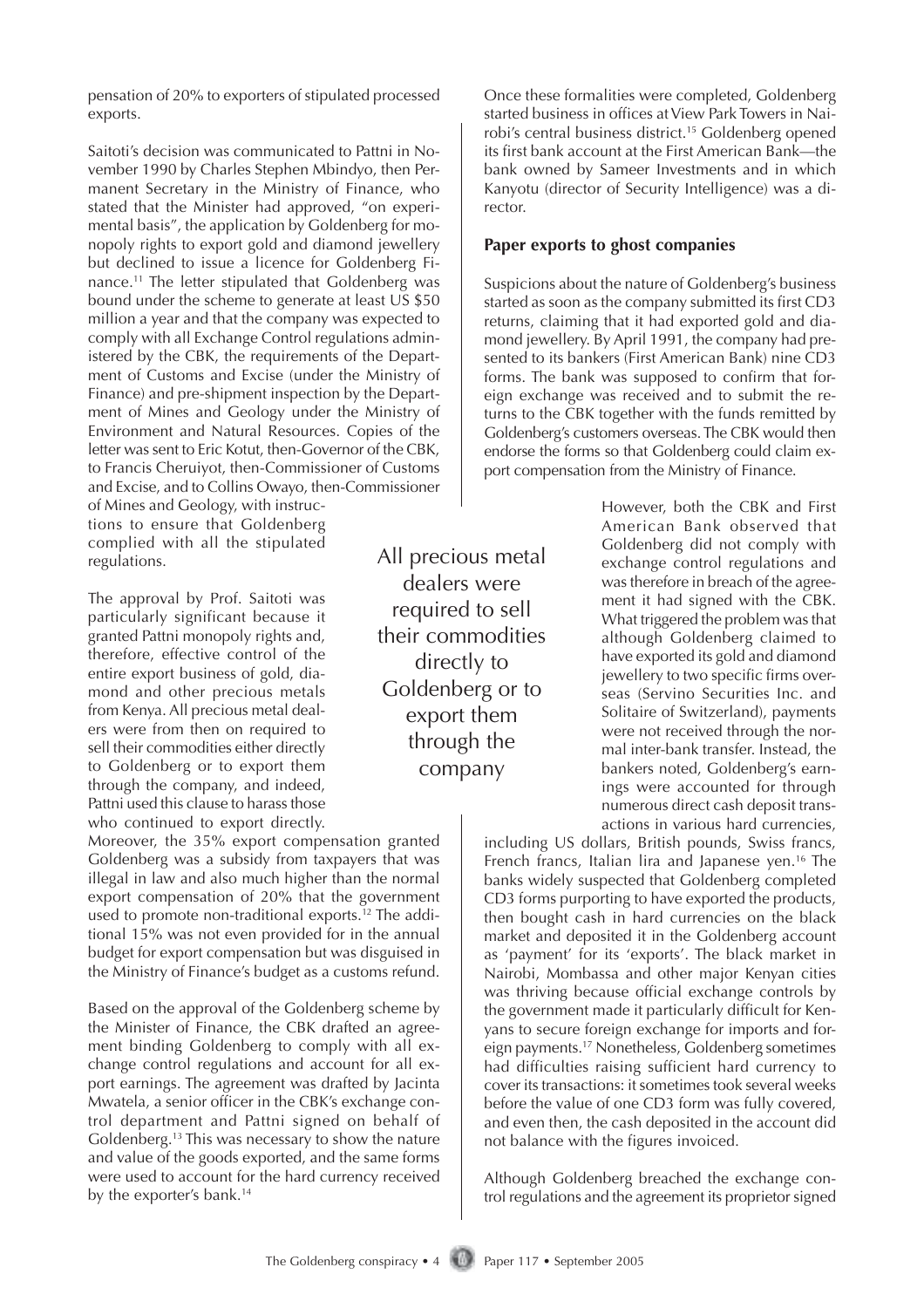with the CBK, the Ministry of Finance paid export compensation to the company after its claim was processed by Customs and Excise. The Governor of the CBK (Kotut) was alerted to this by T K Birech-Kuruna, the Exchange Controller, who wrote a memo reporting that Goldenberg's claim for export compensation was processed and paid, even though the company had failed to comply with the exchange control regulations stipulated in the contract signed between the company and the CBK. Birech-Kuruna also indicated that Goldenberg was selling foreign currency to its bank to cover its transactions (which was irregular and illegal under the law) and advised the Governor that the company should be compelled to comply fully with the regulations.<sup>18</sup> Pattni tried, but failed, to circumvent the system by applying for Goldenberg to be exempted from the condition that required the company (like all exporters) to surrender a copy of each CD3 form to the CBK following receipt of payments for exports. Kotut directed First American Bank to ensure that all earnings from Goldenberg were properly accounted for.<sup>19</sup>

Despite the queries raised about Goldenberg's transactions, Goldenberg became increasingly powerful and succeeded in manipulating the authorities in its favour. For example, First American Bank took issue with the manner in which Goldenberg accounted for its purported foreign exchange earnings, which was irregular and unorthodox. Moreover,

Goldenberg committed an offence because only banks were permitted under the Exchange Control Act to handle foreign currency. Instead of dealing with this illegality, the CBK issued a foreign exchange dealer's licence to Goldenberg on 18 April 1991. The CBK made history and breached its own regulations by granting a dealer's licence to a trading company that was not in the banking business, thus playing a significant role in facilitating Goldenberg's transactions.<sup>20</sup> Even though some of the CBK officers demanded that Goldenberg comply with all exchange control regulations, it was becoming apparent that the Central Bank itself was becoming a key player in the Goldenberg fiddle.

Goldenberg's initial transactions were small but they quickly multiplied as the company started receiving export compensation from the government. In May 1991, the company opened another account at the Nairobi branch of Citibank NA, a subsidiary of Citicorp of the United States, apparently because the company was having difficulties at First American Bank. Citibank may have realised soon after that it could not deal with the kind of transactions in which Goldenberg was involved. The bank became alert when Goldenberg submitted one CD3 form purporting to have exported goods worth KSh186 million (equivalent then to US \$6.6 million) in a single consignment on the same day but without documents to support the purported exports. Citibank wrote to the CBK seeking guidance on whether Goldenberg was exempted from providing supporting documents as stipulated by law for all exports.<sup>21</sup> The response from the CBK was that Citibank had to ensure that all proceeds received on account of Goldenberg were properly documented and accounted for, as Goldenberg was subject to the general conditions that applied to all exporters.<sup>22</sup>

The authorities did nothing to stop Goldenberg's illegal activities and the company continued to enjoy export compensation. In October 1991, Cheruiyot, the Commissioner of Customs and Excise, notified the Ministry of Finance and the CBK that Goldenberg contravened exchange control regulations by invoicing its clients abroad in Kenyan shillings instead of in foreign currency, as the exchange control regulations stipulated. Cheruiyot instructed Goldenberg to invoice its exports in the specified foreign currency and to comply with exchange control regulations.<sup>23</sup>

The authorities did nothing to stop Goldenberg's illegal activities

The issues raised by the CBK and Customs about the operations of Goldenberg could have prompted Citibank to stop dealing with the company. In 1992, Goldenberg opened an account with a government-controlled bank, Kenya Commercial Bank, and also operated another account at Delphis Bank a local bank that was established

through a scheme brokered by the Kenyan authorities in 1991 specifically to acquire the Kenyan operations of the Bank of Credit and Commerce International (BCCI), the Pakistani-based bank which collapsed with debts of over US \$10 billion worldwide.<sup>24</sup>

Goldenberg's transactions expanded exponentially and by early 1992, the company was licensed to open a commercial bank in the name of Exchange Bank, presumably to overcome the difficulties it was experiencing at other banks. Banking licenses in Kenya are issued by the Minister for Finance on the recommendations of the Governor of the CBK, so the decision to allow Goldenberg to venture into banking business was sanctioned by Minister George Saitoti and Governor Eric Kotut. This confounded bankers and banking sector analysts because, since 1989 the government had introduced stringent procedures and requirements for licensing new banks through major amendments to the Central Bank of Kenya Act and the Banking Act. These measures were designed to enhance banking prudence and strengthen the viability of the financial sector, following a series of serious banking crises between 1986 and 1989.<sup>25</sup>

The establishment of Exchange Bank was a turning point in the Goldenberg scandal because it meant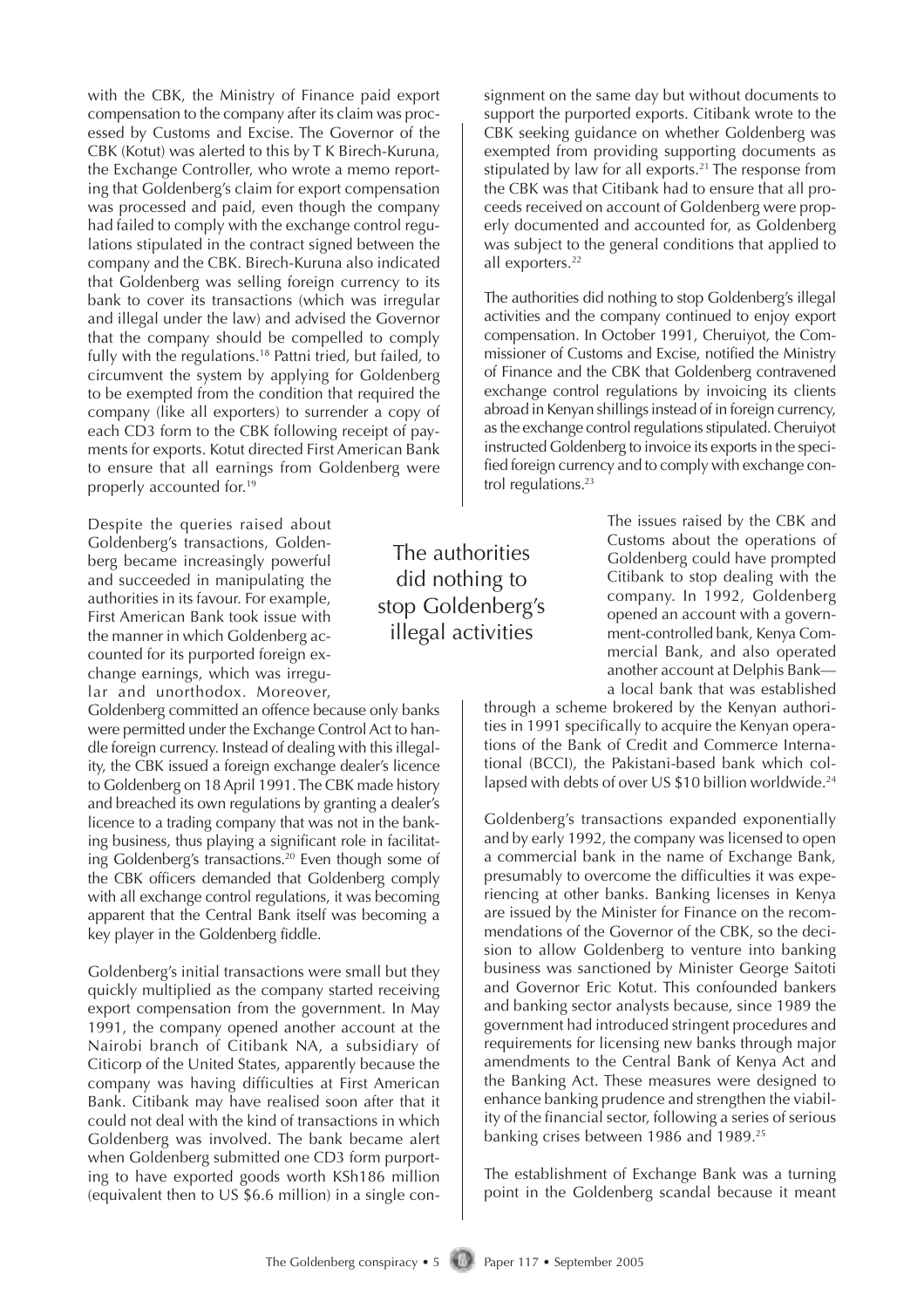Goldenberg's transactions were controlled under one umbrella and it was more difficult to subject them to the kind of scrutiny that had been possible when its affairs were reported on by the bankers who previously dealt with Goldenberg accounts. Indeed, this marked the beginning of new money laundering operations that quickly evolved into one of the biggest financial scandals ever seen in Kenya and probably in the whole of the Eastern Africa region. A significant development around this time was that the international aid donors had just unanimously agreed, during the consultative group meeting for Kenya held in Paris in November 1991, to suspend all balance of payments aid to the Kenyan government until reform and corruption issues were addressed. However, there was no evidence at this time that they knew that there was a major financial scandal brewing.

#### **The key dimensions of Goldenberg**

Goldenberg, with the support of the authorities, exploited several facilities that sounded great on paper when they were introduced by the

government to increase Kenya's foreign exchange reserves. The first was a pre-shipment export finance scheme, which was launched by the CBK in 1989 to provide bridging finance to Kenyan exporters of nontraditional goods who did not have sufficient funds to finance the manufacture or preparation of their export products.26 This was a short-term revolving facility under which the beneficiaries were required to pay back the funds they had borrowed within three months, by which time it was presumed they would have been paid for their exports. This was explained as a timely intervention by

the government on the premise that exporters of nontraditional exports had the potential to substantially increase Kenya's export earnings but were mostly constrained by a lack of capital to finance their manufacturing or processing operations.

However, the facility was turned into a money laundering operation for Goldenberg and a few other phoney export firms, which siphoned funds directly from the CBK through a few banks that were widely regarded as enjoying political patronage. In one major transaction in January 1992, Goldenberg applied to the CBK for pre-shipment finance of KSh 185.8 million (US \$6 million) supposedly to acquire and process diamond jewellery for export to Servino Securities of Geneva, Switzerland. The application was approved and the money advanced to Goldenberg through its account at Delphis Bank. The application indicated that the exports would be shipped out by 30 March 1992 but as this date approached,

Goldenberg exploited several facilities that sounded great when they were introduced to increase Kenya's foreign exchange reserves

Goldenberg applied to have the facility extended to July, arguing that the importer (Servino) had requested that the shipment be delayed because the consignments sent earlier had not all been sold.<sup>27</sup>

Available records show that there were no exports arising from this transaction and even though Goldenberg failed to pay back the money, no action was taken against it or against Delphis Bank, which was obliged to ensure that the money advanced to its client was recovered. Moreover, in November 1992, the company used the pre-shipment facility to discount bills of US \$18 million in a period of five days through National Bank of Kenya (a state-controlled bank), Delphis Bank and Trust Bank. Although the CBK questioned the legality of these transactions, again no action was taken to recover the funds.

The other principal beneficiary of the facility was Spiro Voulla Rousalis (SVR), a Greek-owned firm that applied for and secured US \$22 million through Trade Bank to finance fish processing for export. However,

> the company never remitted the foreign exchange earned from its exports and the directors of the company eventually ran away from Kenya when the authorities moved in to arrest them. The CBK, in exercise of its authority under the terms of the pre-shipment facility, shut down Trade Bank when it failed to repay the funds advanced to Spiro Voulla Rousalis.28

> Goldenberg also emerged as a principal player in another scheme launched by the CBK, also in the name of dealing with Kenya's foreign exchange crisis. In what appeared like partial liberalisation of

the foreign exchange regime, the CBK in 1992 issued a foreign exchange bearer certificate, popularly referred to as 'forex-c', whose stated objective was to give importers access to foreign currency from the market to finance their operations. It was also designed to tap hard currency from the black market and therefore it was widely regarded as a deliberate move to converge the black market hard currency exchange rate with the official exchange rate published by the CBK. It was also the first time that Kenyans were being allowed to handle and trade in foreign currency without the risk of being prosecuted.

The important element of the scheme was that anyone with foreign currency could buy forex-cs from the CBK and trade them at a premium at either at the Nairobi Stock Exchange or at a private auction that emerged to create a secondary market for the paper. But this facility was so widely abused by Goldenberg, Exchange Bank and a few other players that the CBK

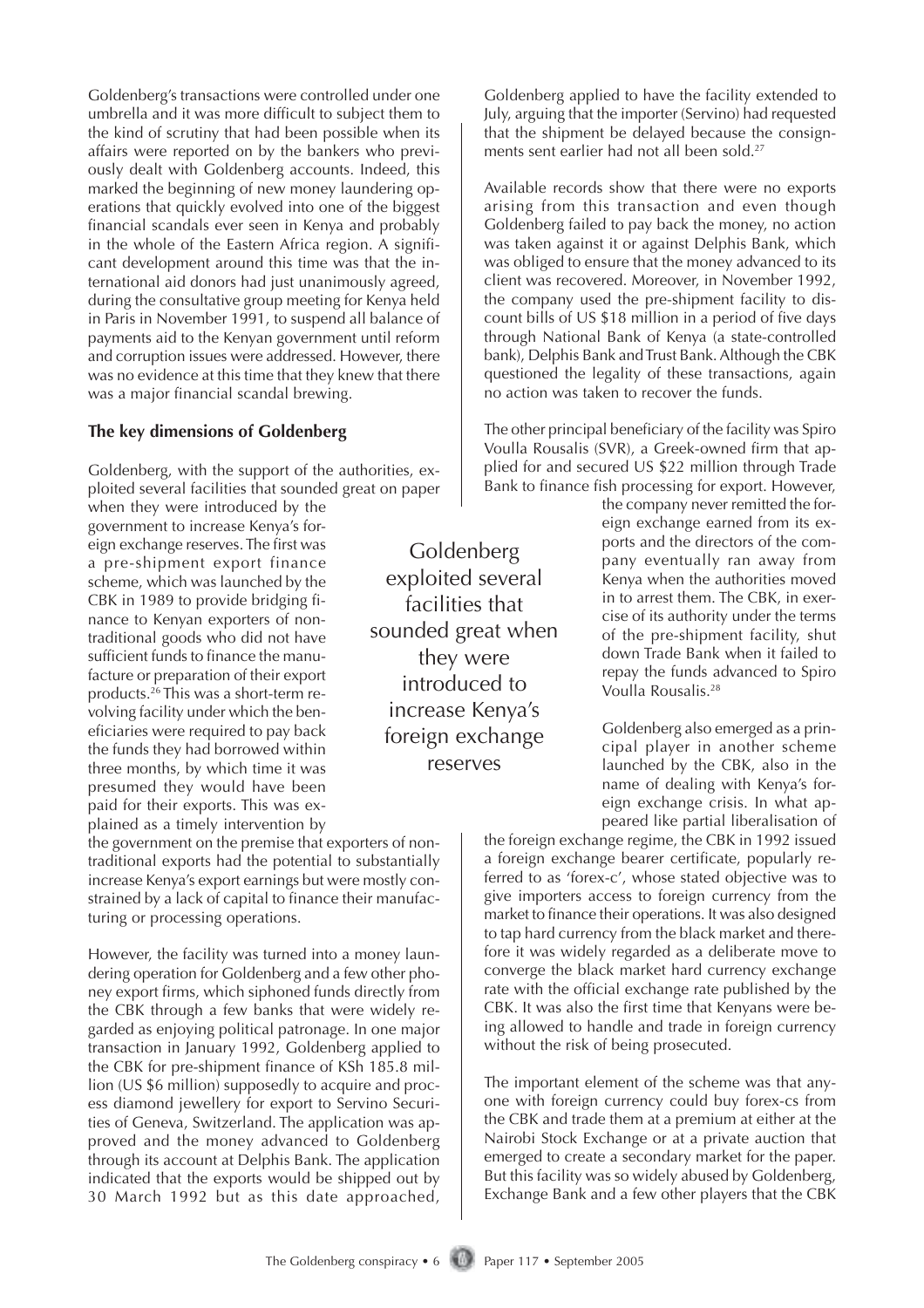abolished it in 1993. Available records indicated that by this time, Goldenberg and Exchange Bank were indeed controlling the forex-c market and were manipulating the trade in their favour. When the facility was shut down, Exchange Bank was left holding US \$132.9 million worth of forex-cs on account of Goldenberg and a deal was struck where the CBK redeemed all of them at KSh15/dollar. However, the proceeds were assigned to cover part of the debts that Exchange Bank owed to the CBK. A specific agreement covering this transaction was drawn up and signed by Kamlesh Pattni, in his capacity as chairman of Goldenberg, and by Micah Cheserem, the Governor of the CBK who was appointed in July 1993 when Kotut resigned under pressure.<sup>29</sup>

Analysis of Goldenberg transactions showed that the company used the export compensation payments it had received irregularly from the government to manipulate the forex-c market. Morever, Goldenberg also featured prominently in investigations relating to manipulation of the treasury bills market, particularly

in 1993, when the CBK offered interest rates of up to 82% to recall excess liquidity from the money market, which was causing high growth in money supply and pushing up inflation. Much of this liquidity arose from the money poured into the economy during the December 1992 general election in which Moi and KANU retained power, despite a heavy assault from the budding opposition. Exchange Bank was finally closed in September 1993 and records indicated that it was holding treasury bills of US \$100 million on account of Goldenberg. Like the forex-cs redeemed by the CBK, these

treasury bills were also assigned to repay part of Exchange Bank's debts at the CBK and were covered by the agreement signed between Pattni and Cheserem referred to earlier.

While pressure was mounting on the government to take action to stop the money laundering operations associated with Goldenberg, it emerged that the same network was used to execute the largest single financial fraud in a record time of less than three months. The key players, again, were Goldenberg and Exchange Bank, which transacted some US \$900 million in three highly brokered deals, all involving siphoning money directly out of the CBK.

In the first deal, Exchange Bank, together with four other politically connected banks, fraudulently obtained advances of US \$530 million from the CBK through kiting. The deal, which was done in only four days, from 2-6 April 1993, involved Postbank Credit, Pan African Bank, Delphis Bank and Transnational

The company used the export compensations payments from government to manipulate the forex-c market

Bank, and was designed to cover Pan African Bank, which was threatened with closure for failing to pay a huge overdraft at the CBK. Even though the CBK recovered half the money, US \$265 million went under with Exchange Bank when it was shut down. In this transaction, the CBK breached the law and its own prudence regulations and the gains Exchange Bank made increased its financial muscle to influence the treasury bills and forex-c markets.

The second money laundering operation involved US \$210 million which was siphoned out of the CBK by Goldenberg through Exchange Bank from April to July 1993.30 The process was fairly simple: Exchange Bank declared to the CBK that it had received US \$210 million from Goldenberg's gold and diamond jewellery exports. Exchange Bank signed an instrument called a 'forward contract', which was widely used in genuine foreign currency transactions between commercial banks and the CBK. In this transaction, Exchange Bank informed the CBK that it had deposited the hard currency earnings from Goldenberg in

> the CBK's accounts in New York and London and in return, it was immediately credited with the KSh equivalent of US \$210 million (then about KSh 13.5 billion), which was credited to the Goldenberg account. However, an audit of the CBK's accounts later revealed that no dollars were deposited in its foreign accounts as indicated by Exchange Bank. It also emerged that two senior CBK officials, namely Job Kilach, the director of the CBK's foreign exchange department, and Michael Wanjihia Onesmus, the chief dealer in the same department, were involved in the execu-

tion of the deal and were also used to develop a cover up scheme when the International Monetary Fund (IMF) questioned imbalances in the CBK's accounts.31 They arranged with Banque Indosuez Sogem Aval and American Express (Amex) branches in London to open accounts in the name of the CBK and create book entries referred to as 'notional deposits' because they did not involve real financial transactions. The CBK's account at Indosuez Aval was then credited with US \$100 million, while the one opened at Amex was credited with US \$110 million.<sup>32</sup> These balances were to remain in the accounts from June to December 1993 to balance the books of the CBK. This was particularly critical because the CBK, under pressure from the IMF and the World Bank, had commissioned special audits of Exchange Bank and the other banks involved in the money laundering schemes. It emerged from the audit (which was conducted by Price Waterhouse though its findings were never made public), that Exchange Bank refunded the US \$210 million it had irregularly secured from the CBK and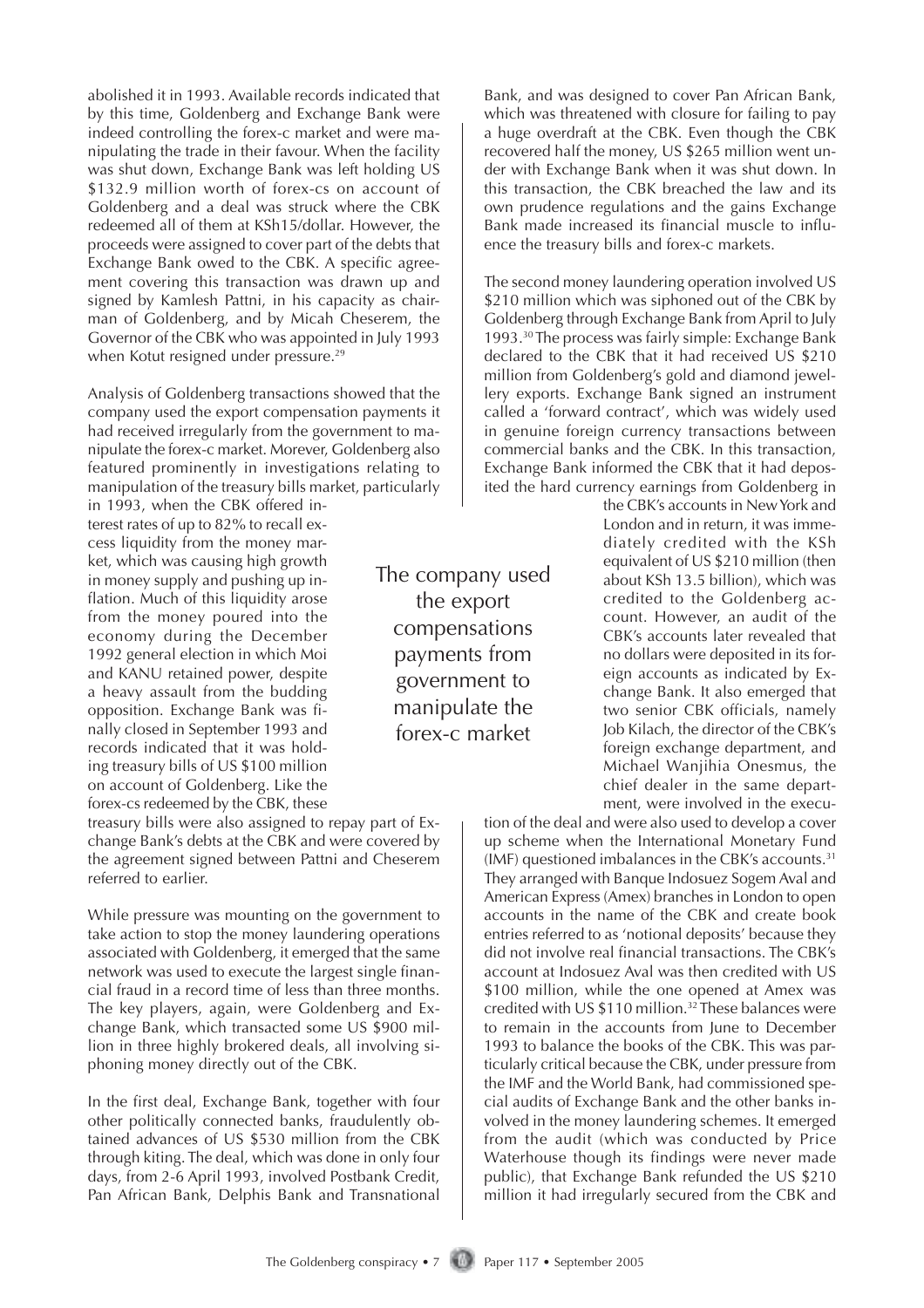was charged a penalty interest of 3.0% as stipulated by the authorities. This penalty was a mere token considering that Goldenberg and Exchange Bank made millions of shillings by investing the money in treasury bills and forex-cs for three months.

The third deal was a direct transfer of US \$100 million from the CBK to Goldenberg's account in Kenya Commercial Bank. Evidence available shows that the transfer was made in three instalments on specific instructions issued by Dr Wilfred Karuga Koinange, who was the then-Permanent Secretary at the Treasury. In each case, he wrote a one-sentence letter directing the CBK to transfer the funds from the government account to Kenya Commercial Bank (KCB) but did not specify who the beneficiary was.<sup>33</sup> However, the CBK governor made a submission to the Public Accounts Committee, a parliamentary watchdog on public funds expenditure, that the bank had investigated the matter and established that the money was credited to Goldenberg's account at KCB.<sup>34</sup>

### **The official cover-up**

By early 1992, there was circumstantial evidence that Goldenberg was not a genuine exporter but was simply claiming export compensation on paper transactions, which were backed up by official stamps from the Commissioner of Mines and Geology, the customs department and the CBK. However, the deals did not capture public attention until April 1992, when the

*Daily Nation* published the first story on Goldenberg's gold and diamond export activities and the abuse of the pre-shipment export finance scheme.<sup>35</sup>

The article elicited instantaneous reactions from Goldenberg and the authorities who were facilitating its transactions. In separate but similarly worded statements, Goldenberg, the Ministry of Finance and the Commissioner of Mines and Geology, denied that Goldenberg was involved in dubious export deals and claimed that the firm was a genuine exporter of precious metals and had actually earned the country substantial foreign exchange.36 The statement issued by Dr Wilfred Karuga Koinange of the Ministry of Finance claimed Goldenberg had earned more than US \$50 million since it embarked on a pilot export scheme and that it undertook to deliver more foreign exchange.

Besides these statements, there was an attempt by the proprietors of Goldenberg and the authorities to suppress further publication of articles on Goldenberg's affairs but this proved a futile exercise when, in May 1992, the government's Controller and Auditor General published an audit report questioning the illegal payment of US \$9 million export compensation to

By early 1992 there was circumstantial evidence that Goldenberg was not a genuine exporter

Goldenberg by both the Ministry of Finance and the Customs and Excise Department. The report by the Controller and Auditor General, D.G. Njoroge, questioned why export compensation was paid to Goldenberg for exports that could not be verified and fingered the Ministry of Finance and the Customs and Excise Department for making payments without evidence that the purported exports by Goldenberg ever left the country. The report also questioned the legality of the 35% preferential export compensation granted to Goldenberg when the law allowed a maximum of 20%.37 The matter was taken up in Parliament but in defence, Prof Saitoti said Goldenberg was entitled to 20% export compensation like any other exporter of non-traditional exports and also claimed that the additional 15% compensation was actually approved by Parliament and was thus legal.

Saitoti also claimed that the exports and foreign exchange earnings were properly documented by the authorities who were given the responsibility of ensuring that Goldenberg complied with the terms and

> the conditions of the agreement approved by the Ministry of Finance. Indeed, he stated, the CBK had confirmed receiving the foreign exchange earned from Goldenberg's exports and it was on the basis of this that export compensation was paid. "The entire transactions have been conclusively conducted by the three institutions (the CBK, Department of Mines and Geology and Department of Customs and Excise) in accordance with the laid down

procedures," he said.<sup>38</sup> There was uproar in Parliament over the matter, particularly when it turned out that the additional compensation in dispute was disguised as a customs refund, which misled Parliament. However, the Speaker of the National Assembly at the time, Francis ole Kaparo, refused to have the issue debated.<sup>39</sup>

Even though the government made a spirited attempt to defend Goldenberg, it became apparent that the official defence was crumbling under mounting pressure from donors and local watchdogs, including the press. When President Moi named a new cabinet in January 1992 following KANU's victory in the December 1992 elections, Prof Saitoti was moved from the Ministry of Finance to the Ministry of Planning and National Development, being replaced by Musalia Mudavadi. Strangely, Mudavadi was quick to adopt the government's line of defence. He issued a statement that by early 1993 Goldenberg had earned and remitted US \$145 million. He subsequently contradicted himself when he issued a legal notice withdrawing export compensation for gold exports in February 1993.40 Shortly thereafter, the entire export compensation facility was scrapped for all exports. Moreover, Mudavadi scrapped the pre-shipment export fi-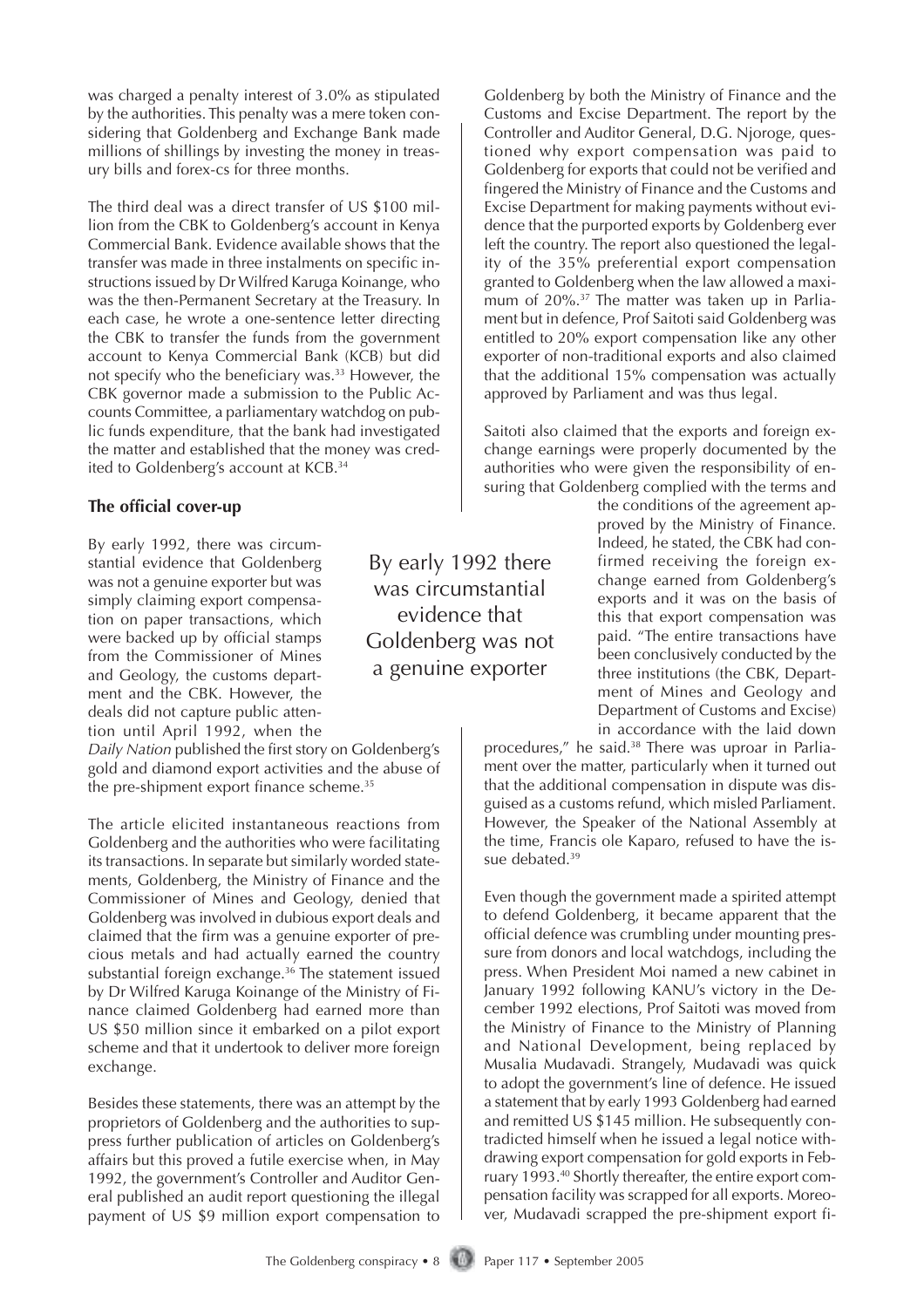nance scheme and ordered all the banks that had secured funds under this facility from the CBK to settle their accounts by 30 April 1993. The banks that had benefited from this scheme included Exchange Bank, Pan African Bank and Trade Bank, and it was significant that they were unable to settle their accounts by the due date and collapsed one after another.<sup>41</sup>

The government's defence mechanism finally fell apart in June 1993 when the Central Bureau of Statistics (CBS), under the Ministry of Planning and National Development, published the 1993 Economic Survey.<sup>42</sup> The report, which was ironically released by Prof Saitoti in his capacity as Minister for Planning, showed no records of the gold and diamond jewellery that Goldenberg claimed to have exported. All the key sections of the survey in which the output and sale of the precious metals would have featured showed no records of any significant activity in gold and diamond jewellery. For instance, based on the export figures issued by the government, gold and diamond jewellery exports should have featured as the second

most important source of Kenya's export earnings after tea but export figures did not even record minerals among the nearly 20 most important foreign exchange earners. Moreover, while Goldenberg was supposed to have earned Kenya some US \$145 million by the end of 1992 (according to the statement issued by Mudavadi), the Economic Survey showed that the value of all mineral output recorded by the Department of Mines and Geology was only US \$40 million in 1993, and about US \$36 million in 1992.

The Goldenberg figures also failed the test in terms of the value of goods exported to the destinations to which the gold and diamond jewellery were allegedly sent. Goldenberg claimed its consignments were shipped to two companies in Switzerland, Servino Securities and Solitaire, and one in Dubai, World Duty Free – which was associated with the Kenya Duty Free. However, the trade figures reported by the Economic Survey showed insignificant values of exports to the two countries. World Duty Free also denied importing gold and diamond jewellery from Goldenberg.<sup>43</sup>

The government also found itself on the spot when, in July 1993, the report of the Controller and Auditor General for 1991/92 questioned further irregular export compensation payments to Goldenberg. This report stated that Goldenberg was illegally paid export compensation of KSh 1.5 billion (US \$50 million) by March 1992 and, like the previous year, the government auditor said no evidence confirmed that gold and other precious metals were actually exported in order for the firm to claim 35% export compensation.44 The report also questioned the payment of ex-

Though there was an uproar in Parliament, the Speaker refused to have the issue debated

port compensation without evidence that the goods exported originated from or were processed in Kenya. There was also no proof that the import content of the goods supposed to have been exported did not exceed 70% of their ex-factory value. The Export Compensation Act required evidence that the goods were produced in Kenya and evidence that the local content in the value of such goods when processed exceeded 30%. Goldenberg's exports did not fulfill these conditions and the source of gold and diamonds purported to have been processed in Kenya was unknown. However, there was speculation that Goldenberg was trading in gold and diamonds smuggled from Kenya's neighbours including Congo, Rwanda and Burundi.

### **The cookies finally crumble**

The Economic Survey and the Controller and Auditor General's reports fuelled a crisis that was already in

the making for the government, following an audit ordered by the IMF and World Bank in April 1993 of all the banks involved in kiting and in dubious foreign exchange dealings. The special audit of Exchange Bank and the five other banks implicated in irregular deals was commissioned by the CBK and Price Waterhouse (now Price Waterhouse Coopers), which conducted the audit, had just handed in its report to the CBK.45 Although the report was not made public, it triggered a series of events that clearly left no

doubt that the cookies had finally started crumbling. The first significant move was on 18 July, when Mudavadi ordered the immediate liquidation of Exchange Bank by the Deposit Protection Fund, even though the proprietors of the bank were later allowed to appoint their own liquidator. A few days later, Eric Kotut, the CBK governor, resigned and was replaced by Micah Cheserem.<sup>46</sup>

In due course, investigations by Price Waterhouse revealed that Exchange Bank and Goldenberg were at the centre of extensive money laundering activities with the other politically connected banks and the CBK. Shortly after being appointed governor, Cheserem requested Simeon Mauncho, a lawyer with close links to the Moi regime, to examine the Price Waterhouse report and give a legal opinion. Mauncho handed in a legal opinion in August 1993 which, among other issues, stated that Exchange Bank inserted missing text over US \$12 million in a short period from October 1992 to May 1993 through abuse of forex-c and foreign exchange regulations. Moreover, Goldenberg was credited with US \$8 million which Exchange Bank had realised from selling hard currency to the CBK on behalf of "certain parties".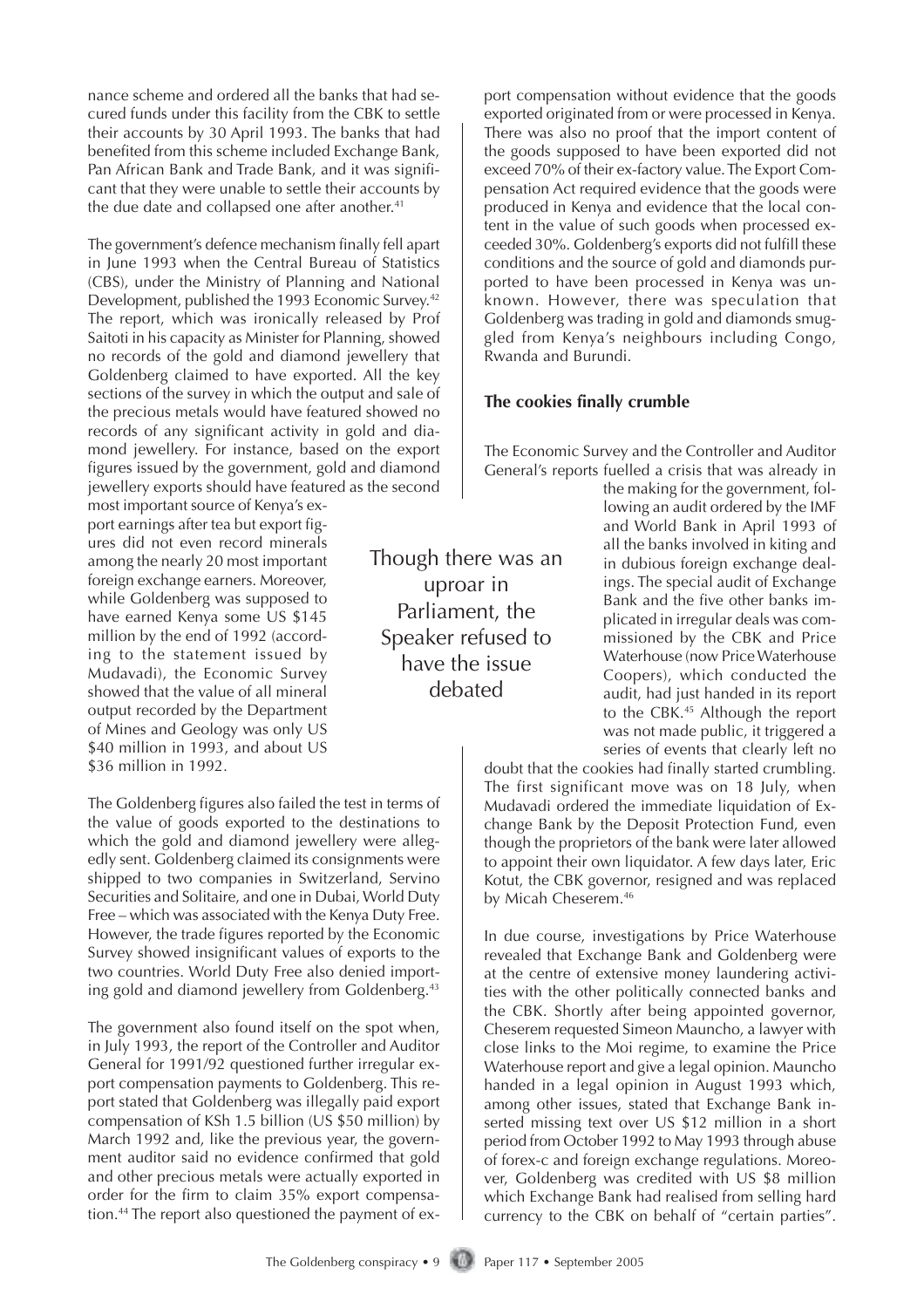The report also mentioned the pre-shipment export finance and the kiting between Exchange Bank and the other four banks.47 Records also show that the CBK confiscated Treasury Bills and bearer forex-cs worth more than US \$125 million when it shut down Exchange Bank.

This series of revelations was the turning point in the Goldenberg saga, but the government failed to prosecute those involved. Amos Wako, the Attorney General, faced considerable pressure to start prosecution but he always scuttled the matter, saying the police were still investigating and there was insufficient evidence to sustain a prosecution. The Law Society of Kenya (LSK) took up the matter and gave Wako until 31 August 31 1993 to prosecute those associated with Goldenberg and, when he failed to do so, the society filed a private prosecution in the Kenyan High Court. $48$ However, the Attorney General used his constitutional powers to sabotage the prosecution by taking it over and thereafter terminating it.<sup>49</sup>

By the time the curtain fell on Goldenberg's operations,

the company had filed more than 160 CD3 forms with the CBK, claiming to have exported gold and diamond jewellery worth US \$375 million, including US \$250 million worth to World Duty Free and US \$30 million worth to the two phony Swiss firms named in the gold and diamond jewellery export transactions.

The money irregularly paid to Goldenberg, combined with the funds poured into the economy during the 1992 elections, was reported to have caused considerable damage to the economy including causing rapid growth in money supply

and inflationary pressure. Kenya was on the verge of an economic crisis that was only averted when the CBK subjected Kenyans to a shock therapy that included mopping up excess money supply from the money market and painful reforms that left the majority of poor Kenyans poorer. The measures implemented late in 1993, aimed at curbing rapid growth in money supply and inflation, caused interest rates on commercial bank lending and Treasury Bills to rise from around 20% to as much as 70-80%, further fuelling inflation. Many businesses collapsed as they were unable to service debts. The value of the Kenya shilling depreciated substantially and the level of absolute poverty increased.<sup>50</sup> However, the economy started showing signs of recovery in 1994.

## **The spider's web**

It is difficult to get comprehensive records of how much Goldenberg actually made from the irregular transactions sanctioned by the authorities and how

The money irregularly paid to Goldenberg was reported to have caused considerable damage to the economy

such funds were used, but it was apparent that even as the Goldenberg operations were being shut down, its spin-offs had spread like the proverbial spider's web. Besides the circumstantial evidence that part of the money was used to finance the 1992 elections and pay off debts (in 1993) spilling over from the elections, it transpired that the Goldenberg proceeds were used to acquire one of the large commercial banks associated with the Moi regime. The proprietors of Goldenberg acquired the assets of the Pan African Bank (one of the banks involved in kiting with the CBK), together with its subsidiaries, Pan African Credit and Finance, Pan African Building Society, Uhuru Highway Development and Safariland Lodge. President Moi, through a firm called Hedam (an acronym for His Excellency Daniel arap Moi), had a beneficial interest in the bank. The Pan African Bank group fell into trouble following the death in 1991 of its founder chairman, Mohamed Aslam (then popularly known as the President's banker), who died a few days before he was due to testify at the commission appointed to investigate the murder of Dr Robert Ouko.

> An agreement for the takeover of the bank and its assets was signed in January 1993 between representatives of the Aslam family and a new investment firm, Pan African Salvage (Pansal) Investment. Pansal took over the bank and its subsidiaries for US \$14 million but the Aslam family successfully negotiated to retain ownership of Corporate Insurance Company, which was the insurance arm of the group.<sup>51</sup> It was significant that, although the agreement was made in 1992, it was not until 8 March 1993 that Pansal Investment was officially registered by the Ken-

yan authorities.<sup>52</sup> One of the signatories to the transaction was Abraham Kiptanui, the then-Comptroller of State House, but it was not clear in what capacity he participated in the deal.

The takeover of the Pan African Bank was a disguised scheme aimed at protecting it from liquidation by the CBK over an overdraft of US \$125 million. The bank was suffering liquidity problems due to non-performing debts owed by  $H$  Z group of companies.<sup>53</sup> The bank was also reported to have diverted substantial public funds to the construction of a grandiose fivestar hotel in Nairobi, which initially started as Hotel Meridien but was renamed the Grand Regency Hotel when it was finally completed. The debt was never paid; instead, Pan African Bank tried to cover it through the June 1993 kiting transactions mentioned earlier in this paper.

The Grand Regency was developed by Uhuru Highway Development, the property arm of the Pan Afri-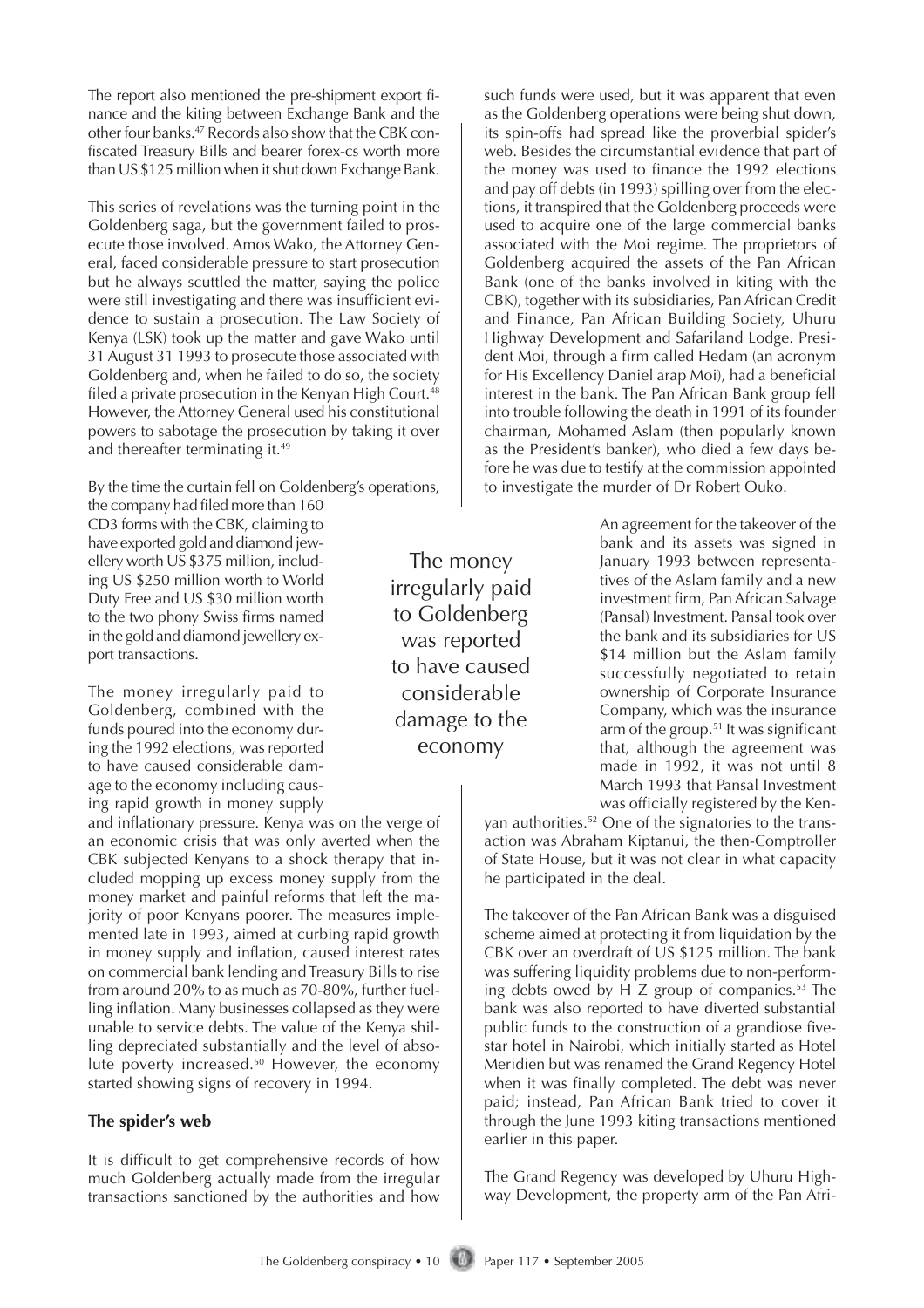can Bank, and, by acquiring the property business, the beneficiaries of Goldenberg also acquired the Grand Regency. Although the hotel is an impressive landmark in the heart of Nairobi, it could well have been an extension of the money laundering transactions associated with Goldenberg and Exchange Bank. Such a possibility is apparent from the funds pumped into the construction and refurbishment of the hotel. When construction started in 1989, the estimated cost of the development was US \$30-40 million but by 1992, the cost had escalated to US \$75 million. By the time it was completed in 1993, the cost had overrun to over US \$100 million.

Investigations by the Kenyan authorities into the financing of the hotel pointed to massive cost increases associated with overpricing by suppliers.<sup>54</sup> The cost comparisons drawn by the investigators showed that the average cost of developing the Grand Regency, which is a 220 room facility, was estimated at US \$340,000, which was nearly three times the international average cost of US \$120,000 for comparable facilities. This could well mean that money was laundered through construction and supply contracts.

Indeed, the cost of the hotel was an issue between Pattni and the CBK, which has been claiming ownership of the Grand Regency on the grounds that all the funds used in its development were siphoned from the CBK.55 While the CBK put the hotel's real value at US \$40 million, Pattni claimed that the hotel was worth double that amount, presumably based on the actual cost paid to the contractors and suppliers.

The Grand Regency is not the only prime investment that Pattni claimed to have acquired at the height of the Goldenberg scandal. Pattni is embroiled in a dispute over the ownership of Kenya Duty Free with the owner, Nassir Ibrahim Ali, who was deported by the Kenya government while the dispute was going on in the Kenyan courts. Ali has taken the government to the International Court at The Hague in Netherlands, claiming that it was facilitating the forceful takeover of his investment through Pattni. Moreover, Pattni is involved in another dispute over the ownership of businesses associated with Ketan Somaia, which include Marshalls East Africa (the French Peugeot franchise motor dealer), Block Hotels, Tourist Paradise Investment (which operates casinos in Nairobi and Mombasa cities), United Touring Company and A Baumann. The courts are yet to determine who the rightful owners of these investments are and whether Pattni indeed acquired them from their previous owners. Presently, the businesses are being run by receiver managers appointed by the courts.

#### **The intrigues and controversy that never end**

When President Kibaki appointed the Commission of Inquiry to investigate the Goldenberg affair, it was widely assumed that the matter would be brought to finality. But after calling more than a hundred witnesses and spending an estimated US \$20 million of taxpayers' funds, the Goldenberg Commission turned into a sort of circus where most of the witnesses, including the prime suspects in the corruption, claimed whatever they did was done expressly under instructions from Moi. Moi refused to testify. The Commission has yet to publish its findings and guide the government on what action should be taken against the perpetrators of the corruption. Kiraitu Murungi, the Minister for Justice and Constitutional Affairs, initially stated that the report would be published by August 2005 but more recently, he said it will be completed in November 2005. Considering the high stakes involved, and the intrigues that were evident during the Commission's public hearings, it remains to be seen whether the Goldenberg chapter will be finally closed, or the findings will open up fresh controversy that will take years to put to rest. Whatever the outcome, Goldenberg remains a serious and complex scandal that simply refuses to go away.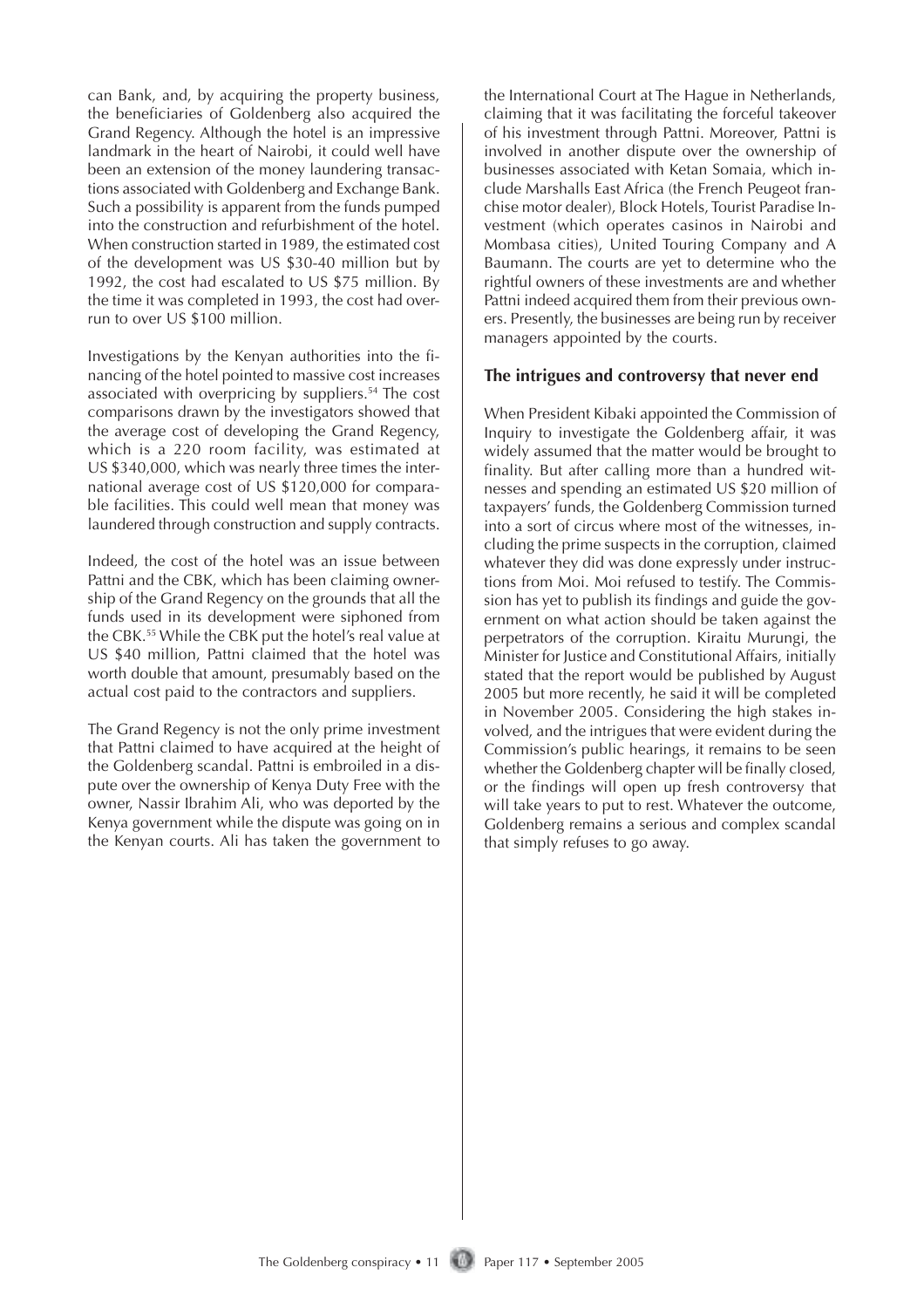#### **Endnotes**

- 1 A Judicial Commission of Inquiry is open to receive all possible evidence on the subject of its inquiry, unlike a court which is restricted to the charges preferred against the suspects. The specific terms of the Commission of Inquiry into Goldenberg are detailed in the *Kenya Gazette* published by the Government on February 24, 2003.
- 2 NARC is a coalition made up of two main political forces, the National Alliance Party of Kenya (itself a coalition of several former opposition parties) and the Liberal Democratic Party, which is made up of powerful politicians who disagreed with Moi's choice of his political successor in KANU.
- 3 During his rule Moi was accused of a number of significant economic and political crimes, including Goldenberg, corruption in state enterprises, human rights violations, the murder of a former foreign affairs minister (Dr Robert John Ouko) and many others. Kibaki's government has appointed commissions to investigate some of these matters, including the murder of Ouko.
- 4 The Commission of Inquiry was told by former permanent secretaries Joseph Magari (now Permanent Secretary in the Ministry of Finance) and Dr Wilfred Karuga Koinange that Moi personally ordered them to pay Goldenberg International, even though they knew it was illegal, as the payments were not supported by genuine export transactions.
- 5 Kenya's economic performance.
- 6 Political repression was high as pro-democracy forces campaigned against Moi, demanding constitutional changes to make Kenya a multi-party state.
- 7 Kanyotu, as dreaded himself as the security intelligence he headed, admitted having been one of the original subscribers to Goldenberg but claimed that he had resigned soon after the company was formed.
- 8 Merali took over several large enterprises from American investors in the late 1980s in high-powered deals that raised more questions than answers as to how he financed them and also how he secured foreign currency to pay for them when Kenya was under strict foreign exchange controls. Merali, a former accountant at Ryce Motors, which he later acquired, bought out American investors First National Bank of Chicago (which was renamed First American Bank), then later bought majority shares in Firestone East Africa, then bought Union Carbide (which was renamed Eveready Batteries). His Sameer group also owns Sameer Industrial Park, Equatorial Commercial Bank, Sasini Tea and Coffee, Aristocrats Concrete and First Assurance (also previously owned by American investors).
- Saitoti, a professor of Mathematics, was drafted by Moi from the University of Nairobi and made Minister of Finance in 1983. During the 1988 elections, Philip Odupoy, the Member of Parliament for Kajiado North, was forced to step down to make way for Saitoti to be elected unopposed. Saitoti was thereafter appointed Vice President and Minister of Finance. He served a troubled term as Vice President, often being openly humiliated by Moi and his cronies. He is one of the politicians who resigned from KANU to join LDP when Moi anointed Uhuru Kenyatta as his political successor. Saitoti is now Minister of Education, Science and Technology.
- 10 Letter of application by Goldenberg International signed by Kamlesh Pattni to the Vice President and Minister of Finance, Prof. George Saitoti, dated 8 October 1990.
- 11 Letter from Charles Stephen Mbindyo, the Permanent Secretary in the Ministry of Finance, dated November – 1990, advising Pattni that Saitoti had, in principle, approved Goldenberg's application for monopoly rights to export gold and diamond jewellery from Kenya and draw an export compensation of 35% from the government.
- 12 Export subsidies were granted under the Export Compensation Act. Under this Act, the government granted export compensation of 20% to promote exports of nontraditional products with the aim of diversifying Kenya's export base away from traditional commodities, mainly coffee and tea. The Act was specific about the goods that qualified for export compensation and the conditions that applied, including substantial local content and value added. The Act was scrapped early in 1993 and all export subsidies were abolished due to widespread abuse, especially through Goldenberg.
- 13 Agreement drafted by the CBK and signed by Pattni binding Goldenberg to comply with all exchange control regulations in force at the time. Exchange controls were abolished in 1993 and CBK consequently disbanded its exchange control department. Jacinta Mwatela, who was later promoted to director of CBK's financial markets, became a key witness in the Goldenberg inquiry.
- 14 One copy of the CD3 forms was left with the Department of Customs and Excise, another was sent to CBK, the third was kept by the exporter's bank and the fourth was retained by the exporter. On receipt of payments for the exports, the exporter's bank sent the copy it retained together with all the proceeds received to CBK, and only after this was done was the export transaction deemed to have been completed.
- 15 View Park Towers is itself a symbol of grand corruption during Moi's reign. The 21-storey building was constructed by Harbans Singh, a contractor who was well connected with Moi and Prof. Saitoti, and later sold at a considerable profit to the National Social Security Fund, which is the workers' pension fund.
- 16 See a sample copy of Goldenberg's CD3 form showing how the company accounted for export earnings in various currencies paid directly into its bank account at First American Bank.
- 17 The exchange control regime made it difficult for genuine users of foreign exchange (for imports and payment of other foreign obligations) to secure their needs because of endemic red tape in the system and its wide abuse by government officials and their cronies. The processing of import applications by the import management committee of the Ministry of Commerce and Industry and foreign exchange allocations by the foreign exchange allocation committee of the Ministry of Finance was a laborious procedure that took eight months to a year, or even more in some cases.
- 18 Letter from T K Birech-Kuruna, the CBK's exchange controller, to Governor Eric Kotut, quoted in the *Economic Review*, 3 May 1993.
- 19 Letter from Eric Kotut, the Governor of the CBK, to First American Bank, quoted in the same issue above.
- 20 Only banks were licensed to handle foreign exchange and they were required to sell all proceeds from exports, tourism and other foreign remittances to the CBK within a stipulated time.
- 21 Citibank letter to the CBK enquiring if Goldenberg was exempted from providing the required documentation supporting its exports as stipulated by law for all exporters.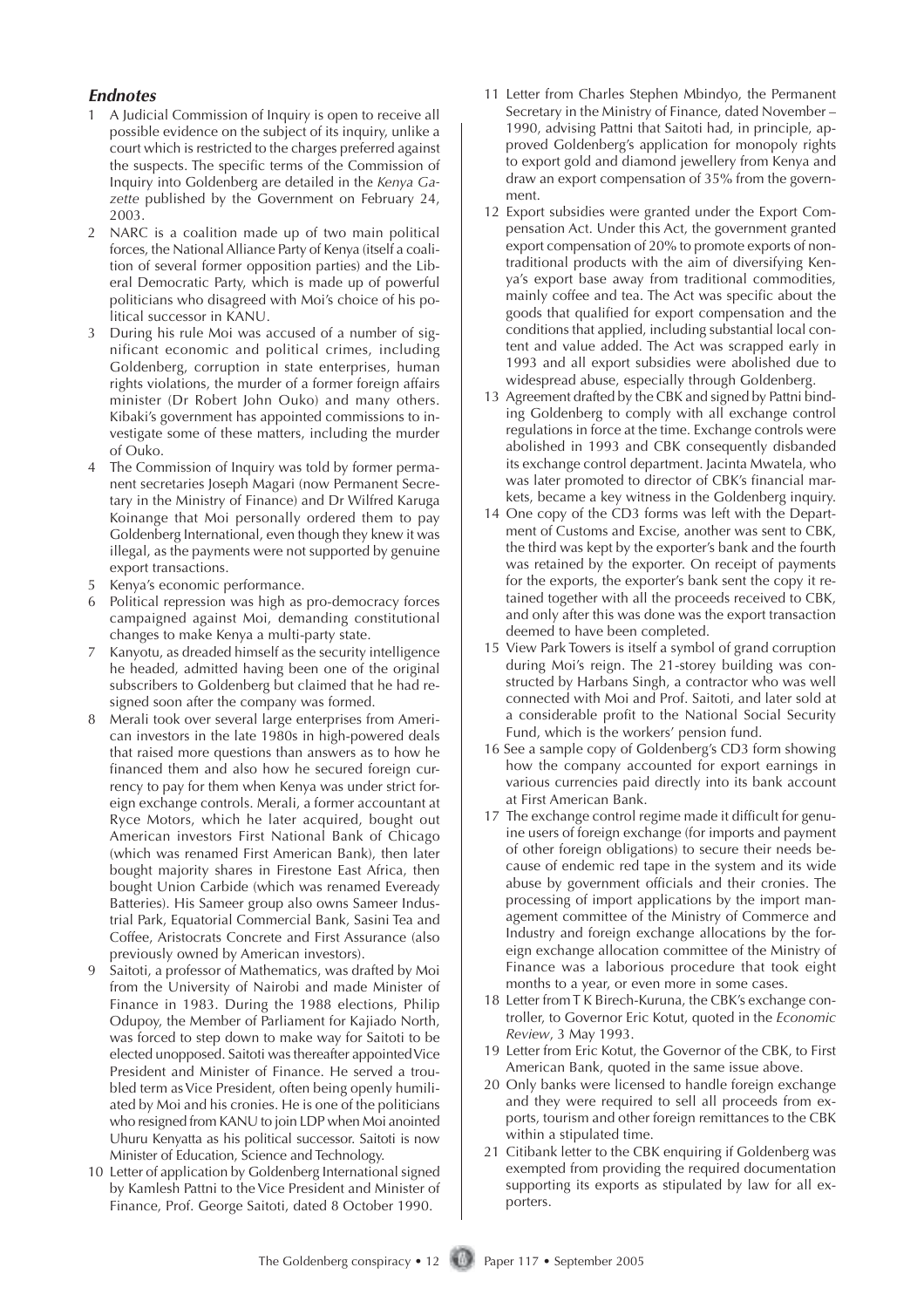- 22 Letter from the CBK to Citibank responding to the query about Goldenberg failing to provide supporting documents for its exports.
- 23 Letter from Francis Cheruiyot, Commissioner of Customs and Excise, notifying the Ministry of Finance and the CBK that Goldenberg continued to contravene exchange control regulations and was invoicing its clients in Kenya shillings instead of using hard currency.
- 24 Delphis Bank was born out of a scheme hushed up by the government, through George Saitoti and Eric Kotut, to take over all the Kenyan assets and liabilities of BCCI. Bankers suspected the move was aimed at shielding the Kenyan business from scrutiny by international investigators. The registered owner of the new bank was Ketan Somaia, another controversial tycoon of Indian extraction, who, just two years earlier at the age of 29, caused ripples in Nairobi business circles when he took over several established and profitable businesses including Marshalls East Africa (the local franchise for Peugeot vehicles) and Tourist Paradise Investment, a firm running the largest casinos in Nairobi and Mombassa. He later acquired Block Hotels and Miwani Sugar Company. Somaia's acquisition of the Casino was the most interesting: the President ordered casinos to stop gambling in Kenyan shillings at a time when Kenyans did not have access to foreign currency due to exchange controls. After Somaia bought out the casinos, the President lifted this sanction on the casinos. It was also significant that Somaia was a close associate with of Oyugi, and he was also implicated in irregular deals including supply to the Fourth All Africa Games held in Nairobi in 1987, supply of security equipment to the Kenya Administration Police and supply of London lookalike taxis in a GBP 10 million deal transacted through National Bank of Kenya. Since Somaia relocated from Kenya to Dubai he has been involved in a number of controversial deals, including the establishment of Delphis Bank in Mauritius and the acquisition of Mpumalanga Park in South Africa.
- 25 The Banking Act and the Central Bank of Kenya Act were amended extensively in 1988 and 1989 to prevent future crises. In 1989, the Consolidated Bank of Kenya was established to take over the assets and liabilities of 10 small indigenous-owned banking institutions that collapsed between 1986 and 1989 due to what the government said was poor management. The Deposit Protection Fund was also established to protect small depositors.
- 26 The incentive was designed to diversify Kenya's export base away from coffee and tea, the principal export commodities, which were vulnerable to unfavourable terms of trade. The targeted exports included textiles, handicrafts and fish.
- 27 Application by Goldenberg for pre-shipment export finance and subsequent letter requesting the shipment period to be extended to July 1992.
- 28 The *Economic Review*, 19 April 1993.
- 29 Kamlesh Pattni, the chairman of Goldenberg, and Micah Cheserem, the governor of the CBK, made an agreement under which Exchange Bank was credited withK Sh15 per dollar for the forex-cs it was holding. The agreement was intended to resolve the indebtedness of Exchange Bank to the CBK.
- 30 The shilling depreciated so fast after March 1993 that by July, the rate was US \$1=KSh.64.
- 31 The two were later charged in court with the offence, together with Pattni and Goldenberg.
- 32 Indosuez Laval letter and agreement
- 33 Koinange's instructions
- 34 Public Accounts Committee's deliberations on Goldenberg and the banking frauds.
- 35 Peter Warutere, Goldenberg's Sh186 million pre-shipment scheme, *Daily Nation*, 21 April 1992.
- 36 Press statements by Goldenberg International, Ministry of Finance and the Commissioner of Mines and Geology reacting to the *Daily Nation* article on Goldenberg's export activities.
- 37 The Report of the Controller and Auditor General Together With the Appropriation Accounts, Other Public Accounts and the Accounts of the Fund for the Year 1990/91.
- 38 Statement in Parliament by Prof George Saitoti, Minister for Planning and National Development, who was Minister for Finance when the Goldenberg scheme was approved, 15 June 1993.
- 39 The *Economic Review*, 21 June 1993.
- 40 Press statement on Goldenberg by Musalia Mudavadi, Minister for Finance, 27 March 1993.
- 41 Trade Bank was the first to collapse in April 1993 when it was unable to settle its preshipment finance account with the CBK. It was followed in May by Postbank Credit and then Pan African Bank. In July 1993, the Ministry of Finance also shut down Exchange Bank.
- 42 The *Economic Survey* is the official government annual report on all economic transactions including rate of growth, production and exports for all sectors in any given year. It is published just before the annual Budget in June.
- 43 Investigations with Swiss authorities indicated that the two firms supposed to have been receiving Goldenberg's exports were not registered in Switzerland, hence were non-existent. The proprietor of World Duty Free, Nizar Ali Ibrahim, was deported by the Kenyan authorities at the height of a dispute in the Kenyan high court with Kamlesh Pattni over the ownership of Kenya Duty Free.
- 44 The Report of the Controller and Auditor General Together With the Appropriation Accounts, Other Public Accounts and the Accounts of the Fund for the Year 1991/92.
- 45 The other banks were Postbank Credit, Pan African Bank, Transnational Bank, Trade Bank and Delphis Bank.
- 46 A statement on Kotut's departure said he had resigned and President Moi had accepted his resignation. Cheserem, who was a director of Unilever Malawi, was also a director of the CBK before being appointed governor.
- 47 Legal opinion by Simeon Mauncho, advocate, to Micah Cheserem, governor, CBK on special audit of Exchange Bank by Price Waterhouse.
- 48 The Law Society of Kenya filed a private prosecution against the then-Vice President, Prof George Saitoti, permanent secretaries Charles Mbindyo and Wilfred Karuga Koinange, the Commissioner of Mines and Geology, Collins Owayo, and the others implicated in the Goldenberg scandal.
- 49 The Attorney General is the chief government prosecutor and legal adviser and has powers under the Kenyan Constitution to take over any prosecution in the Kenyan courts.
- 50 To curb growth in money supply and inflation, the CBK offered high yielding Treasury Bills during weekly auctions and the impact of this was felt in terms of high commercial bank interest rates, high prices, inflation and increased poverty levels.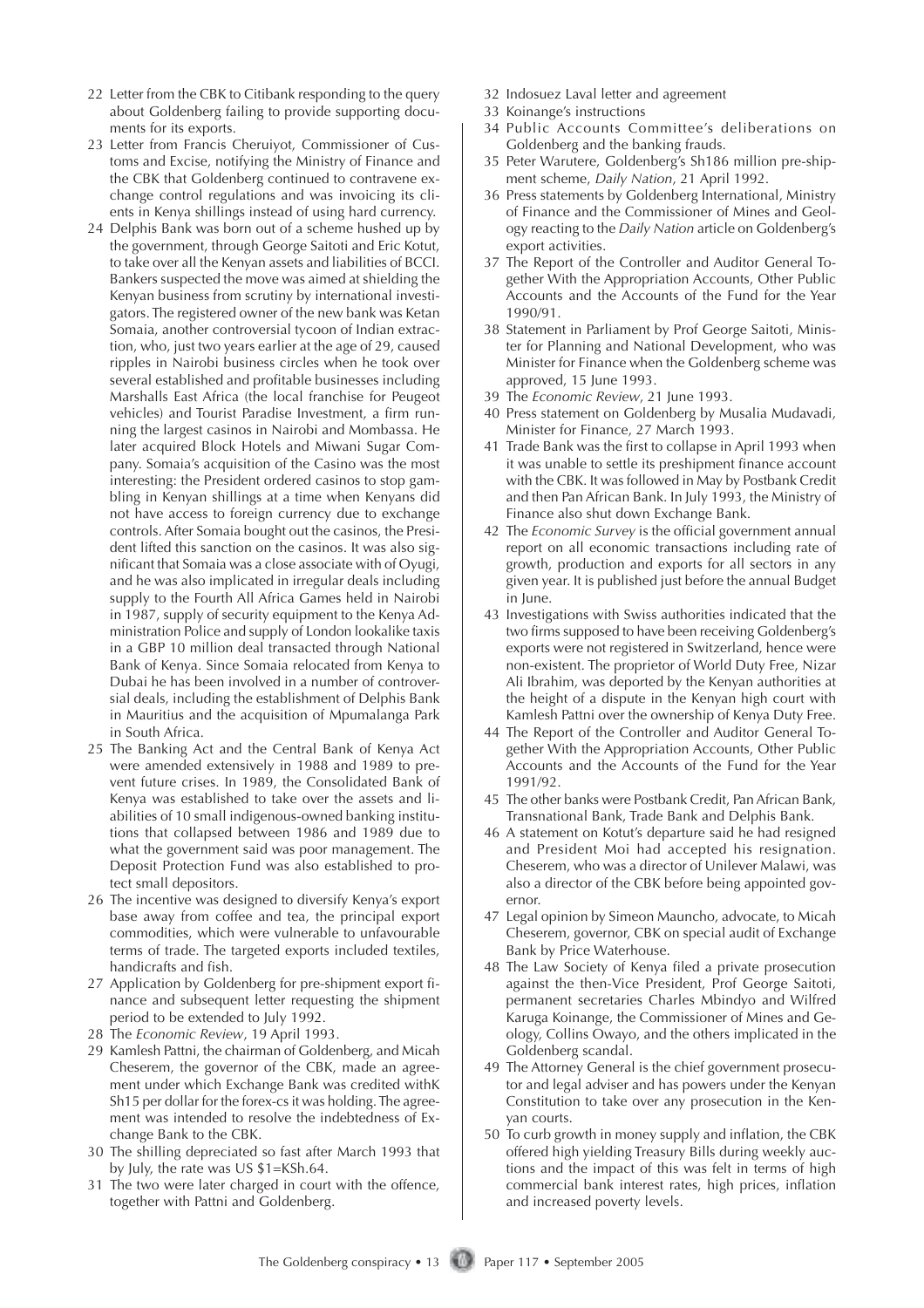- 51 Sale agreement between Pan African Bank and Pansal Investment dated 25 January 1993.
- 52 Copy of Pansal Investment registration certificate dated 8 March 1993 and issued on 10 March 1993 by the Registrar of Companies.
- 53 The H Z group of construction companies were associated with former minister Nicholas Biwott, then regarded as President Moi's most powerful aide. Biwott was mentioned by Scotland Yard detectives as one of the prime suspects in the murder of Dr Robert Ouko but later sued for defamation.
- 54 Investigations report by the Criminal Investigations Department, a branch of the Kenyan Police, published in the *Economic Review*, 21-27 March 1994.
- 55 When the CBK shut down Exchange Bank, it took out a security charge of US \$40 million on the Grand Regency to cover part of the debt it was claiming from Pan African Bank. The hotel was first placed in receivership by the CBK on 15 April 1994.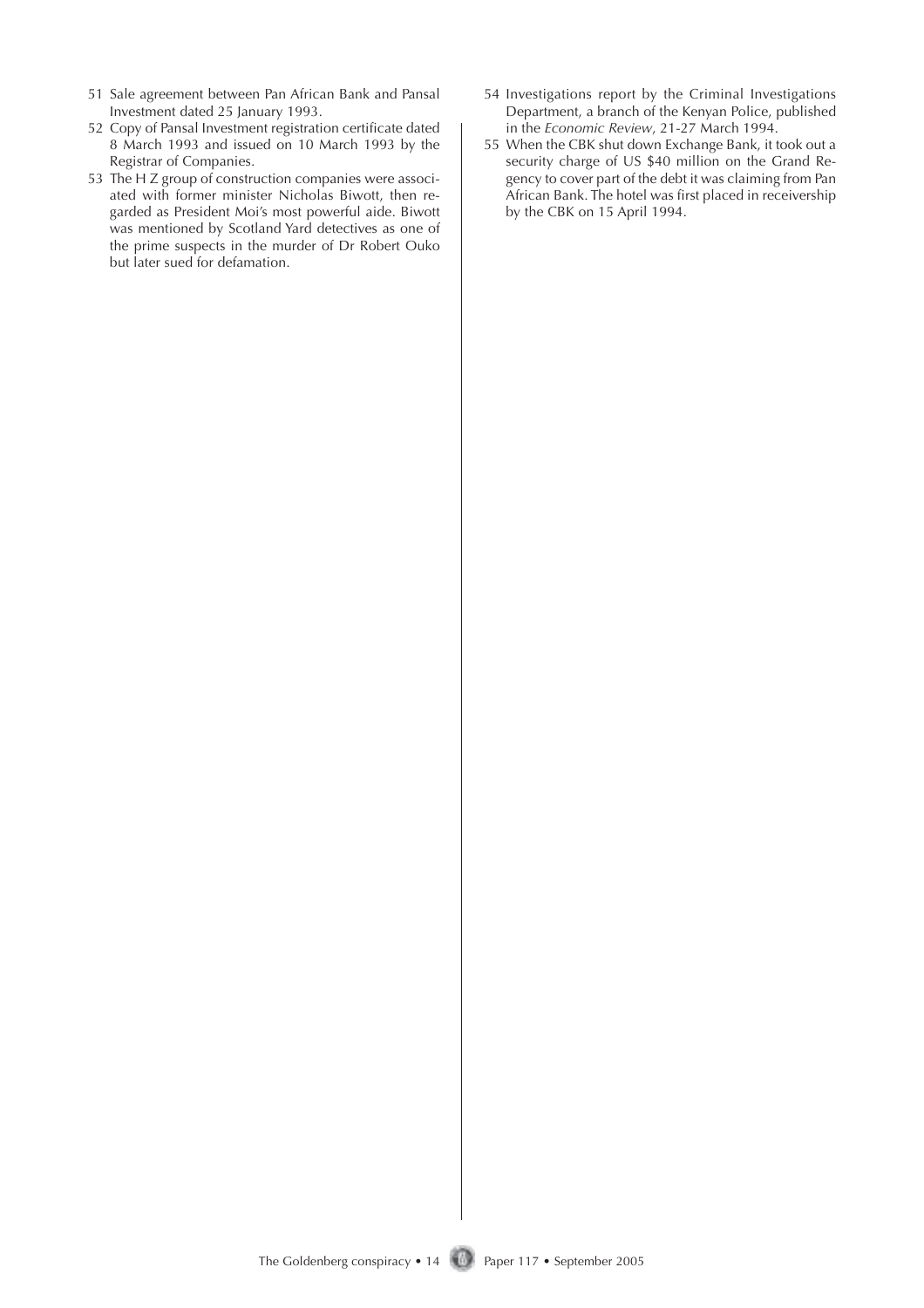|                                                                                                                                                                                                                                                                |                                                                                                                                                                                                                                                                 |                    |                                                   |               | <b>Subscription to ISS Papers</b> |  |
|----------------------------------------------------------------------------------------------------------------------------------------------------------------------------------------------------------------------------------------------------------------|-----------------------------------------------------------------------------------------------------------------------------------------------------------------------------------------------------------------------------------------------------------------|--------------------|---------------------------------------------------|---------------|-----------------------------------|--|
| If you would like to subscribe to ISS Paper series, please complete the form below and return it to<br>the ISS with a cheque, or a postal/money order for the correct amount, made payable to the<br>Institute for Security Studies (marked not transferable). |                                                                                                                                                                                                                                                                 |                    |                                                   |               |                                   |  |
|                                                                                                                                                                                                                                                                | Please note that credit card payments are also welcome. You can also deposit your payment into the following<br>bank account, quoting the invoice number and the following reference: PUBSPAY.                                                                  |                    |                                                   |               |                                   |  |
|                                                                                                                                                                                                                                                                | ISS bank details: ABSA, Brooklyn Court, Branch Code: 634156, Account number: 405 749 8921                                                                                                                                                                       |                    |                                                   |               |                                   |  |
|                                                                                                                                                                                                                                                                | ISS Publication Subscriptions, PO Box 1787, Brooklyn Square, 0075, Pretoria, South Africa<br>ISS contact details: (Tel) +27 12 346 9500, (Fax) +27 12 460 0998; Email: pubs@iss.org.za                                                                          |                    | Please mail or fax:<br>Website: www.issafrica.org |               |                                   |  |
| Title                                                                                                                                                                                                                                                          |                                                                                                                                                                                                                                                                 | Surname            |                                                   |               | <b>Initials</b>                   |  |
| Organisation                                                                                                                                                                                                                                                   |                                                                                                                                                                                                                                                                 |                    |                                                   |               |                                   |  |
| Position                                                                                                                                                                                                                                                       |                                                                                                                                                                                                                                                                 |                    |                                                   |               |                                   |  |
| Postal<br>address                                                                                                                                                                                                                                              |                                                                                                                                                                                                                                                                 |                    |                                                   |               | Postal Code                       |  |
| Country                                                                                                                                                                                                                                                        |                                                                                                                                                                                                                                                                 |                    |                                                   |               |                                   |  |
| Tel                                                                                                                                                                                                                                                            |                                                                                                                                                                                                                                                                 | Fax                |                                                   |               | E-mail                            |  |
| <b>ISS PAPERS SUBSCRIPTION 2005 - MIN 8 PER YEAR</b>                                                                                                                                                                                                           |                                                                                                                                                                                                                                                                 |                    |                                                   |               |                                   |  |
| South Africa                                                                                                                                                                                                                                                   |                                                                                                                                                                                                                                                                 | African countries* |                                                   | International |                                   |  |
| R150.00                                                                                                                                                                                                                                                        |                                                                                                                                                                                                                                                                 | US\$ 30.00         |                                                   | US\$ 40.00    |                                   |  |
| Postal Union countries)                                                                                                                                                                                                                                        | Angola, Botswana, Burundi, Comores, Congo Brazzaville, Democratic Rep. of the Congo, Gabon, Kenya, Lesotho, Madagascar, Malawi,<br>Mauritius, Mozambique, Namibia, Reunion, Rwanda, Seychelles, Swaziland, Tanzania, Uganda, Zambia, Zimbabwe (formerly African |                    |                                                   |               |                                   |  |
| Details of subscription rates for the African Security Review, ISS Monographs, SA Crime Quarterly<br>or other ISS publications are available from:<br>ISS Publication Subscriptions, PO Box 1787, Brooklyn Square, 0075, Pretoria, South Africa                |                                                                                                                                                                                                                                                                 |                    |                                                   |               |                                   |  |

Tel: +27-12-346-9500/2 • Fax: +27-12-460-0998 • Email: pubs@iss.org.za; www.issafrica.org/pubs/html